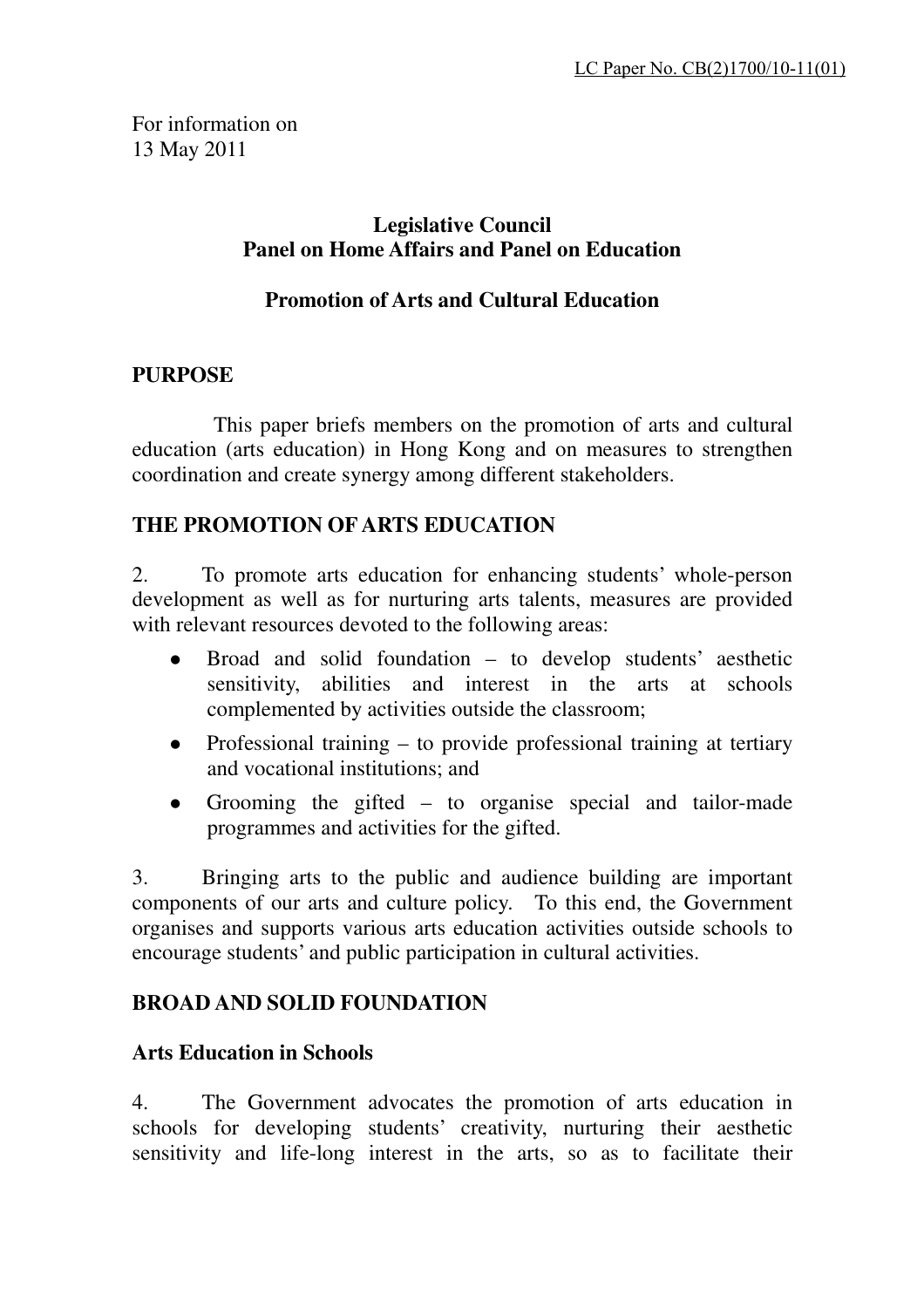whole-person development and enhance their cultural literacy. From pre-primary education to senior secondary education, students can enjoy the arts in their daily lives, and their career aspirations related to the arts can be inspired in the process.

# *Pre-primary Education*

5. The *Guide to the Pre-primary Curriculum* (2006) recommends schools to cultivate children's aesthetic sensitivity and appreciation capability through interesting, balanced and diversified arts activities such as music, drama and visual arts. Through different media, children can extend their sensory experiences, enhance their expression and powers of communication through imagination and association, experience and appreciate different cultures as well as develop creativity. More importantly, enjoyable and exploratory experiences in arts appreciation and performance will arouse children's life-long interest in the arts and facilitate whole-person development.

### *Basic Education*

6. Arts education is one of the eight Key Learning Areas (KLAs) in the school curriculum, and every student is entitled to arts education. The *Arts Education Key Learning Area Curriculum Guide (P1–S3)* (2002) sets out clear directions and guidelines for schools to design a school-based arts curriculum through appreciating, creating and performing activities, so as to enhance students' aesthetic sensitivity, creativity, critical thinking and communication skills.

7. At the primary and junior secondary levels, lesson time for arts learning is 10-15% and 8-10% of the total lesson time respectively. In addition to Music and Visual Arts, many schools also provide their students with learning experiences in drama, dance and media arts, and adopt life-wide learning strategies for them to learn the arts in authentic contexts.

8. Students' learning in other disciplines, such as Chinese Language, English Language, humanities, science and technology, complements arts learning by providing relevant knowledge, skills and values that are relevant to the understanding of the different aspects of cultures and are essential to artistic appreciation and expression. There are many cross-curricular learning opportunities across KLAs, all of which enable students to investigate the arts from different perspectives and gain deeper insights into the arts and different subject areas.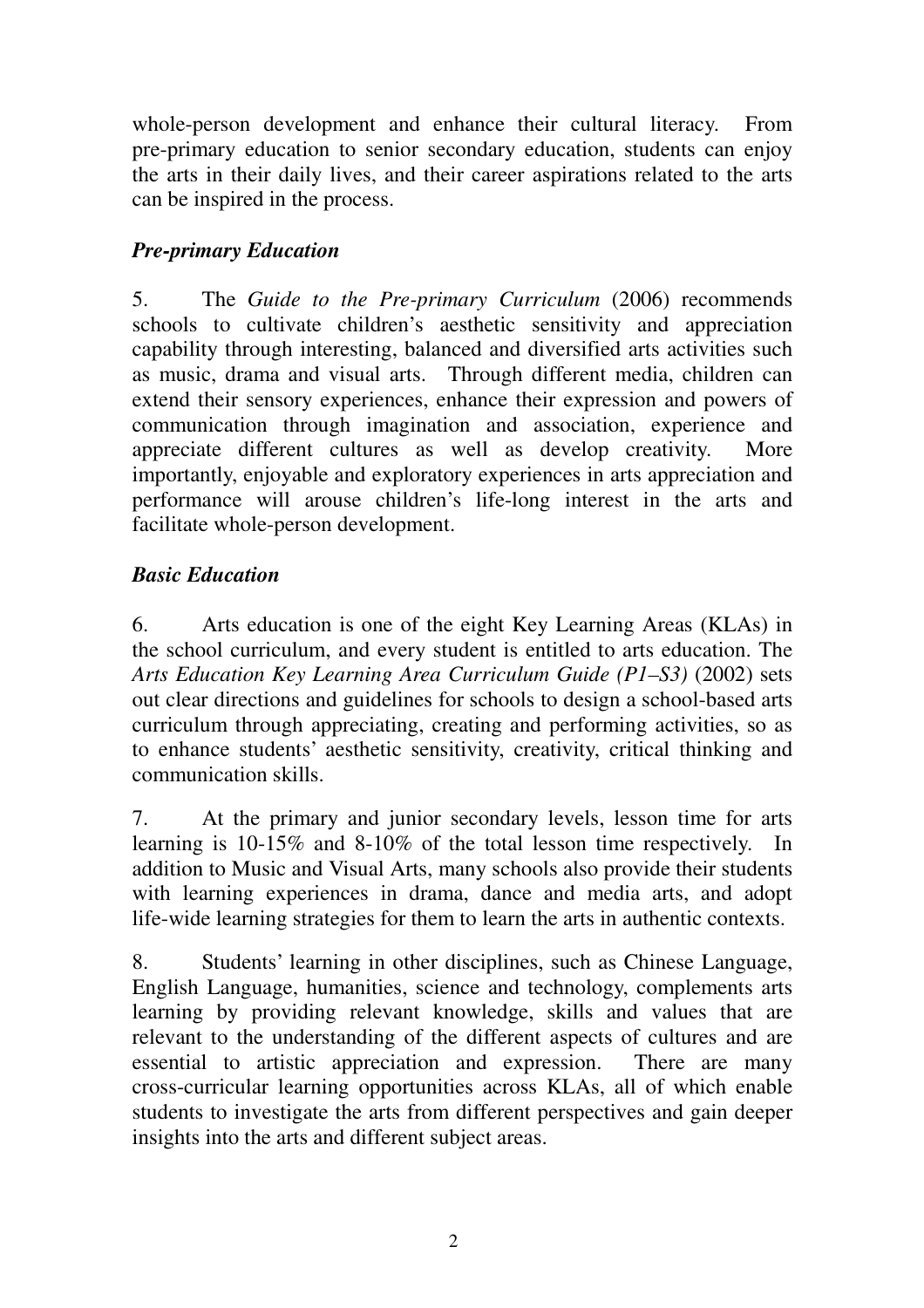9. Dance is one of the learning areas in Physical Education. Students are encouraged to take part in various dance forms to develop their aesthetic sensitivity, physical skilfulness, as well as ability of appraising and performing aesthetic movements of dance.

### *New Senior Secondary (NSS) Curriculum*

10. The NSS curriculum implemented in 2009 has entitled all students to arts learning opportunities as well as provided diversified opportunities for sustaining contacts with the arts, developing creativity, cultural and artistic accomplishments, i.e. (i) participating in the Aesthetic Development (AD) learning experiences for no less than 135 hours; (ii) selecting Music and Visual Arts as elective subjects; (iii) studying arts-related Applied Learning courses as electives; and (iv) choosing "arts" as a theme for the Independent Enquiry Studies in Liberal Studies.

11. AD is an essential component in Other Learning Experiences of the NSS curriculum and enhances the interface between arts learning at basic education and senior secondary levels. All senior secondary students continue to learn the arts to further develop aesthetic sensitivity and foster a life-long interest in the arts. To complement the learning in lessons, students also participate in arts activities in authentic contexts such as visiting exhibitions and museums, as well as attending arts performances and training programmes. The implementation of AD in schools is progressing smoothly, and according to a survey by the EDB in 2009, 89% of secondary schools allocated time-tabled lessons for their Secondary 4 students in the 2009/10 school year.

12. The new academic structure encourages changes to the university admission requirements. For instance, arts elective subjects, i.e. Music and Visuals Arts, are recognised for admission to various UGC-funded institutions. Individual institutions also consider awarding arts-related Applied Learning courses with extra bonus, and this varies accordingly to institutions, faculties or programmes. Moreover, students' learning from AD in Other Learning Experiences will be recorded in the Student Learning Profile (SLP), in which students' aesthetic senses and experiences are valued. SLP serves as a document of good reference for admission to different university programmes.

13. To help schools implement AD and enhance students' ability in appreciating the arts, the EDB has launched a Scheme on "A Journey on Learning the Arts for New Senior Secondary Students" with support from the Leisure and Cultural Services Department (LCSD) and various arts groups since February 2010. The Scheme aims to provide senior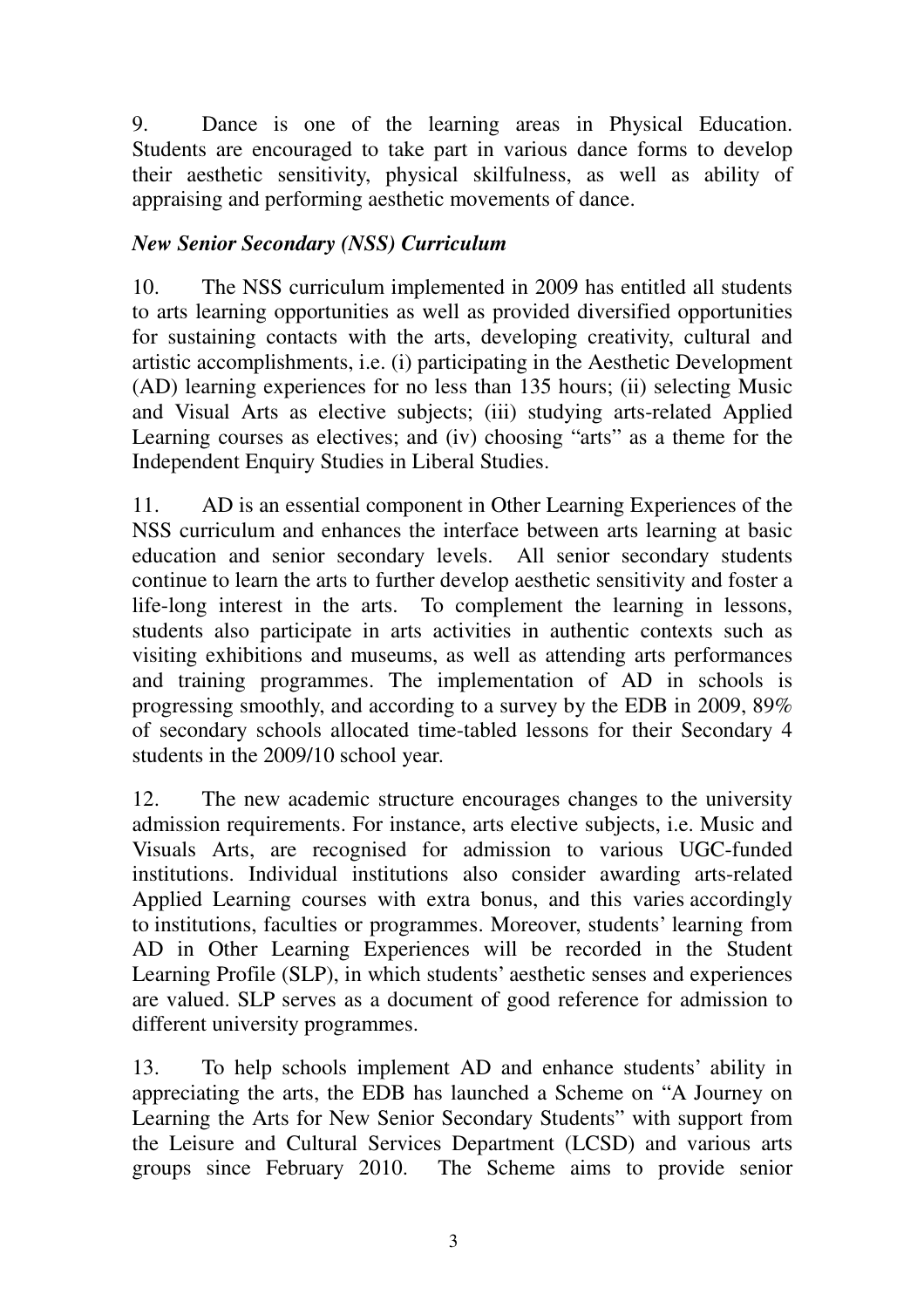secondary students with opportunities to attend a variety of arts performances and exhibitions free, including Chinese and Western music, Chinese opera, drama, dance, visual arts and films. To enhance learning effectiveness, suggested learning and teaching materials as well as activities are designed by the EDB for schools' reference. The Scheme has so far offered about 44 280 places for secondary schools.

14. The LCSD organises the Arts Experience Scheme for Senior Secondary Students through collaborating with the EDB. The Scheme offers a spectrum of tailor-made performing arts programmes with added interactive and educational elements. Programmes of the Scheme are complemented by pre- and post- performance talks, demonstrations and interactive workshops, with a view to enhancing students' understanding of the arts and cultivating their interest in the arts. Admission fees are set at a minimal level, ranging from \$30 to \$140, to encourage students to attend performing arts programmes. Eighteen programmes, as detailed in **Annex A,** are offered in the 2010/11 school year.

15. The NSS arts elective subjects provide students with opportunities for in-depth studies, and help lay a good foundation for further studies as well as careers in the arts and creative industries. In the 2009/10 school year, a significant increase of students' enrolment in NSS Music and Visual Arts was observed, for which there are 29% and 2% increases in the percentages of student enrolment in Music (403 students) and Visual Arts (6 735 students) respectively when compared with the figures of HKCEE 2009. The increments imply that more students have benefited from the implementation of the NSS curriculum, in which students have more opportunities and choices to pursue studies in the arts.

16. In addition to arts elective subjects, arts-related Applied Learning courses in the area of creative design as well as media and communication are designed to help students with different interests and inclinations explore their career aspirations. Examples of these courses and students' enrolment in the 2010-12 school years are at **Annex B**.

### **Arts Activities outside the Classroom**

17. To support the promotion of arts education in schools, the EDB regularly organises and supports a wide range of arts and cultural activities for students so that they can demonstrate their talents and share their accomplishments with peers and the public.

18. The annual Exhibitions of Primary and Secondary School Students' Visual Arts Work received more than 3 500 pieces of artwork on various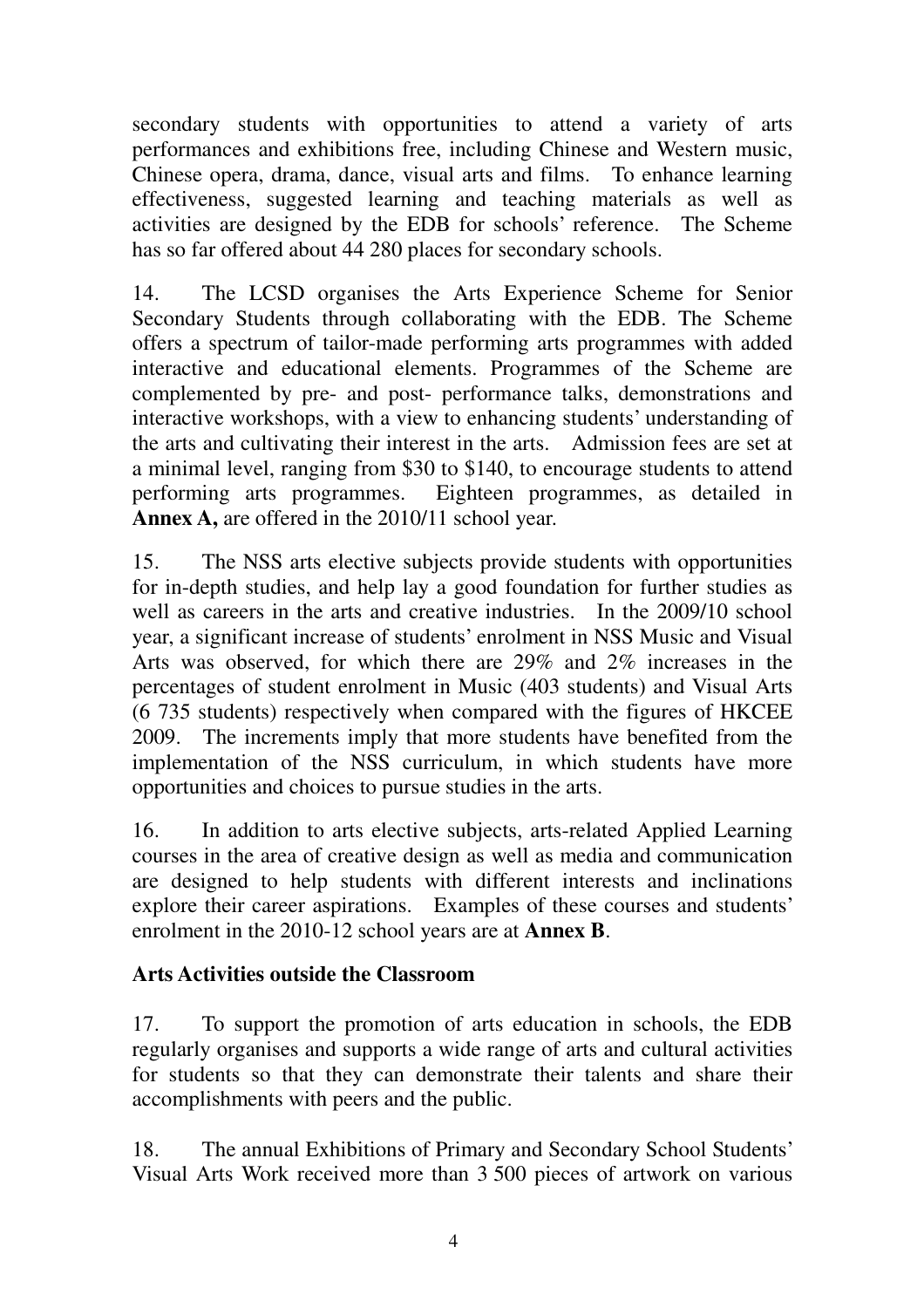themes and with a variety of media such as painting, sculpture, print-making and media art in the 2009/10 school year. There were over 14 500 visitors to these two exhibitions last year. Furthermore, an annual theme-based Photography Competition cum Exhibition, which invites entries from school teachers and students to demonstrate artistic creativity and multiple ways of seeing and thinking, also attracted around 500 pieces of creative photographic works last year.

19. The annual Schools Creative Music Showcase and Schools Speech Choir Showcase aim to cultivate students' creativity and musicality as well as promote creative music making in schools. Each Showcase has attracted several hundred student participants while several thousand people, including educators from tertiary institutions, composers, schools principals, teachers, parents and students have attended the final performance each year.

20. In addition, every year, the Schools Music Festival, Schools Dance Festival, Schools Drama Festival and Schools Speech Festival provide platforms for students to demonstrate their arts talents and attract a huge number of students' participation. There were more than 791 700 student participants in various arts and cultural activities organised and supported by the EDB in the 2009/10 school year with the total expenses amounting to \$12.8 million. Examples of these activities with the numbers of students' participation are at **Annex C**.

21. The EDB collaborates closely with different government bureaux / departments and non-government organisations, e.g. the Home Affairs Bureau (HAB), LCSD, Hong Kong Arts Development Council (HKADC), Hong Kong Composers' Guild and Hong Kong Schools Music and Speech Association, to provide students with diversified arts learning opportunities in different contexts, e.g. the School Culture Day Scheme, School Arts Animateur Scheme, Arts Experience Scheme for Senior Secondary Students, Arts Ambassadors-in-School Scheme, Art in the Parks and Experiencing Composition and Contemporary Music Series.

### **Impact on Student Learning**

22. Notable improvements have been observed regarding students' creativity and interest in the arts since the curriculum reform. According to a survey conducted by the EDB in 2008, the majority of primary and secondary school heads, KLA coordinators and teachers deemed that students' interest in aesthetic and physical activities had been enhanced. Also, a majority of Primary 6 and Secondary 3 students indicated that they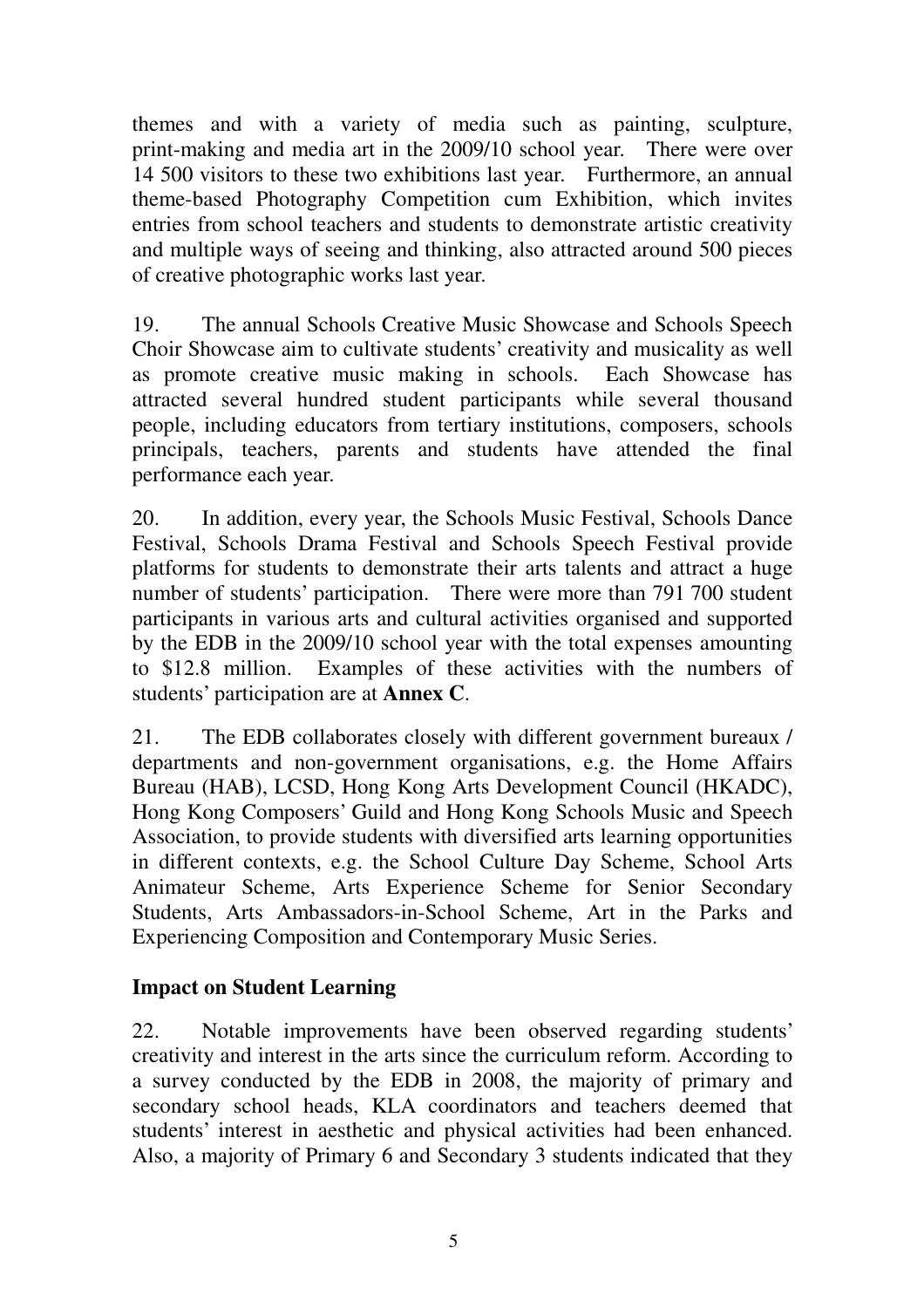enjoyed appreciating the arts and reported that they could "think of unique and innovative ideas".

23. Hong Kong students have won many prizes in various international competitions, such as the Gina Bachauer International Junior Piano Competition, Llangollen International Musical Eisteddfod, International Meeting of Juvenile Art, International Competition of Children's Art Works, International Children's Painting Competition on the Environment, Small Montmartre of Bitola and other arts competitions held by United Nations organisations, International Students' Visual Arts Contest cum Exhibition of Hong Kong, Intel International Science and Engineering Fair, International Mathematics Olympiad, International Physics Olympiad, International Olympiad in Informatics and International Robot Olympiad. The student winners will be valuable human assets for the development of arts and creative industries as well as the West Kowloon Cultural District Project in Hong Kong.

### **PROFESSIONAL TRAINING**

24. Building on its foundation, the Hong Kong Academy for Performing Arts (HKAPA) provides specialised training for performing arts and media professionals as well as arts administrators. Apart from the HKAPA, the UGC-funded institutions, the Vocational Training Council as well as other post-secondary institutes also offer education programmes on arts-related disciplines.

### *Hong Kong Academy for Performing Arts*

25. The HKAPA offers academic programmes from the Diploma / Foundation to the master's degree level in Dance, Drama, Film and Television, Music, Theatre and Entertainment Arts, as well as Chinese Traditional Theatre.

26. Every year, the HKAPA provides training for approximately 850 students under its full-time programmes, producing over 300 full-time equivalent graduates every year, and 770 students for its Junior Music and Gifted Young Dancer programmes. Furthermore, its extensive EXCEL (Extension and Continuing Education for Life) Programmes offers part-time personal enrichment courses and in-service professional training to nearly 8 000 students each year.

27. The HKAPA's Performing Arts Education Centre is a recent initiative to strategically embed and systematically coordinate various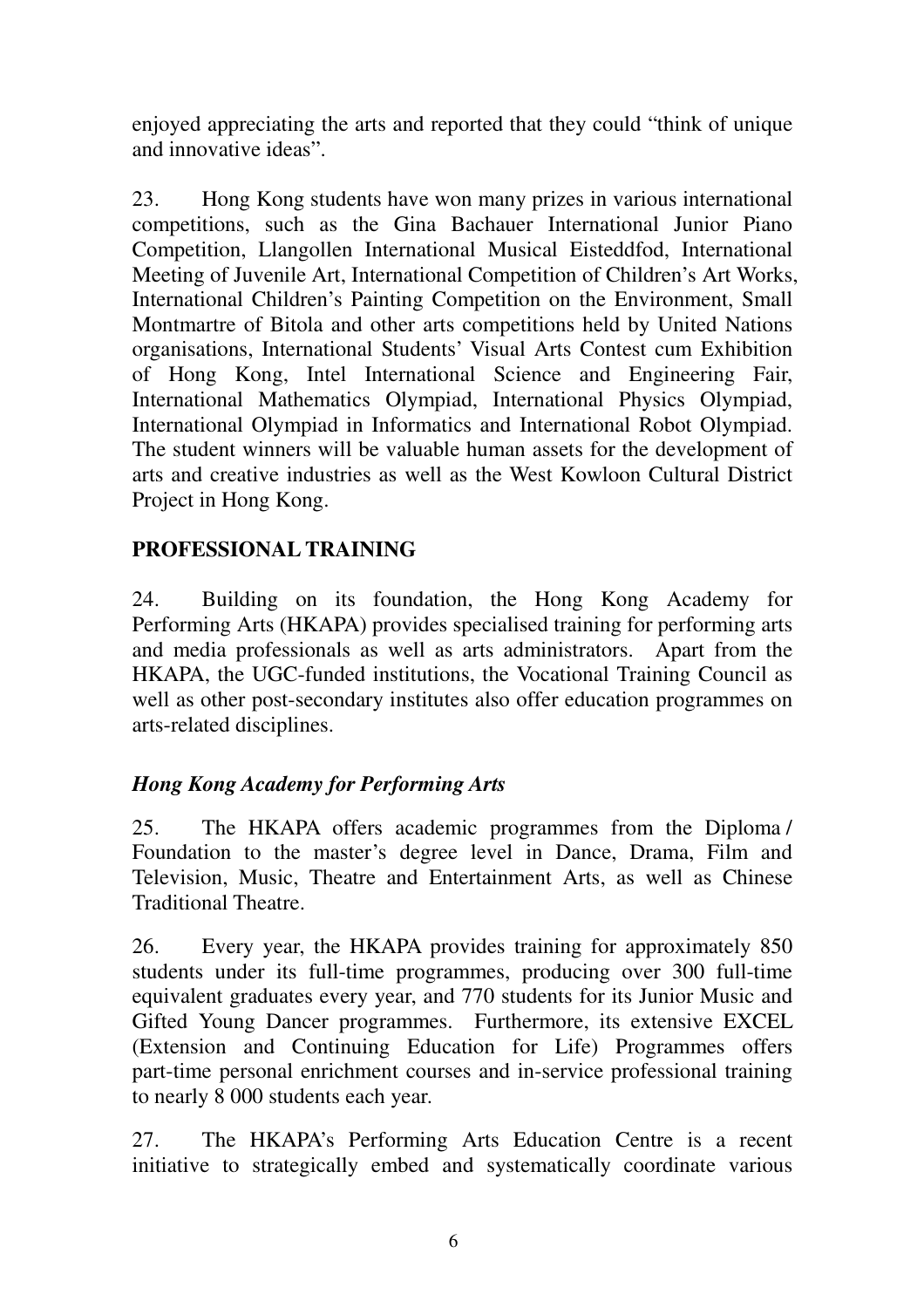educational outreach activities into the HKAPA's programmes with an aim to nourish young and talented local students. Community programmes are designed and offered with the expertise of the Academy.

# *UGC-funded Institutions*

28. UGC-funded institutions provide a large number of arts and culture-related programmes at undergraduate, postgraduate and sub-degree levels to nurture expertise for the development of arts and creative industries.

29. In the 2009/10 academic year, over 2 000 students were enrolled in the UGC-funded undergraduate, postgraduate and sub-degree programmes related to "arts, design and performing arts" such as fine arts, visual arts, music, cultural studies, creative media, design and fashion.

30. In anticipation of the rapid development of the arts and creative industries, some institutions have established or expanded programmes in these areas.

# *Vocational Training Council (VTC)*

31. The VTC's member institutes, such as the Institute of Vocational Education and the Hong Kong Design Institute, provide school leavers with a wide range of vocational education programmes including most design and related streams such as product design, fashion and image, interior design, digital media, communication design, film and TV, computer games and animation etc., equipping them for further studies and career advancements in the arts and creative industries. In the 2010/11 academic year, about 4 000 VTC students were enrolled in these programmes.

# *Self-financing Post-secondary Institutions*

32. Self-financing post-secondary institutions including the Open University of Hong Kong, HKU SPACE Po Leung Kuk Community College, CUHK-Tung Wah Group of Hospitals Community College, Caritas Bianchi College of Careers, Hong Kong Art School, Hong Kong College of Technology, and community colleges of UGC-funded institutions offer a variety of self-financing post-secondary courses related to design and creative industries, ranging from fashion, image design, product design to advertising and visual communication.

33. In particular, both Hong Kong Art School and The Savannah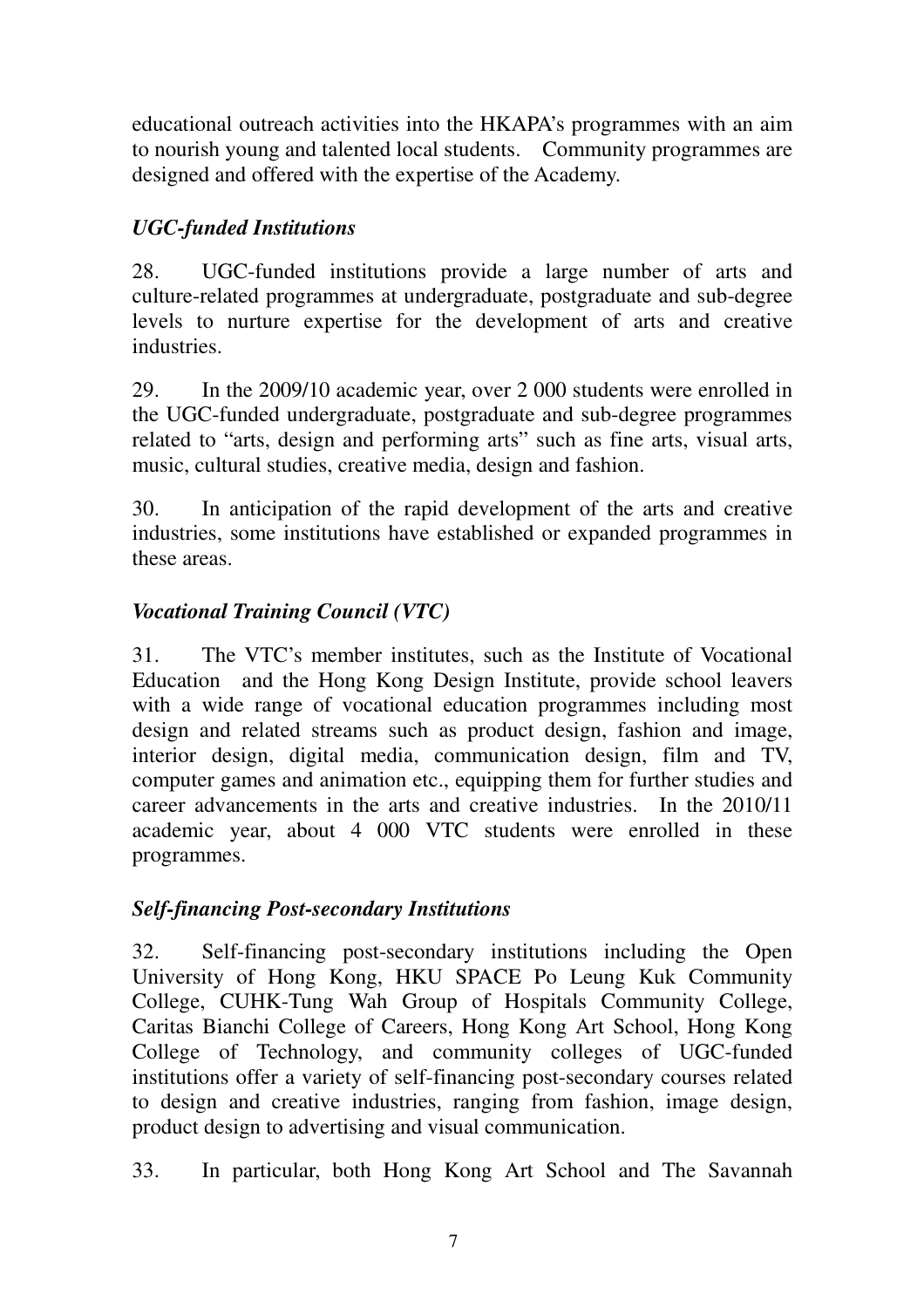College of Art and Design are post-secondary institutions specialised in the provision of arts education in Hong Kong. The self-financed Hong Kong Art School of the Hong Kong Arts Centre also offers diploma, undergraduate, post-graduate degree programmes related to visual arts, design, performing arts and media arts. In 2008/09, about 1 300 students were enrolled in these courses. Moreover, the School runs programmes in collaboration with local and overseas universities in conferring bachelor's and master's degrees.

34. The Savannah College of Art and Design offers bachelor's and master's degrees in Hong Kong. Its bachelor's degrees offer four years of instruction, including a core curriculum in fine art foundation studies and general education, before progressing into the major programme of study, e.g. graphic design, animation, interactive design and game development. The master's degrees require advanced knowledge and specialised study that may include field or teaching internships and thesis projects or exhibitions.

35. All graduates from locally-accredited arts-related programmes are eligible to teach in all primary and secondary schools. Graduates of these programmes who wish to pursue a profession in education are advised to obtain an additional teacher qualification, i.e. post-graduate diploma/certificate, by studying programmes offered by relevant institutions such as HKU, CUHK, HKBU and HKIEd.

### **GROOMING THE GIFTED**

36. The EDB advocates the nurturing of arts talents through a "three-tier model", for which students are nurtured in the arts at the "classroom", "pull-out" and "exceptionally gifted" levels.

### *Classroom Level*

37. Students are provided with opportunities for discovering and nurturing their arts talents through exposure to different art forms. Coupled with the introduction of the integrated learning mode in teacher training programmes as well as experience-sharing series with professional artists in the field through Dialogue with Celebrities Series, front-line teachers are equipped with the necessary knowledge and skills to enhance students' learning in the regular classroom with a view to fostering students' interest and nurturing their talents.

#### *Pull-out Level*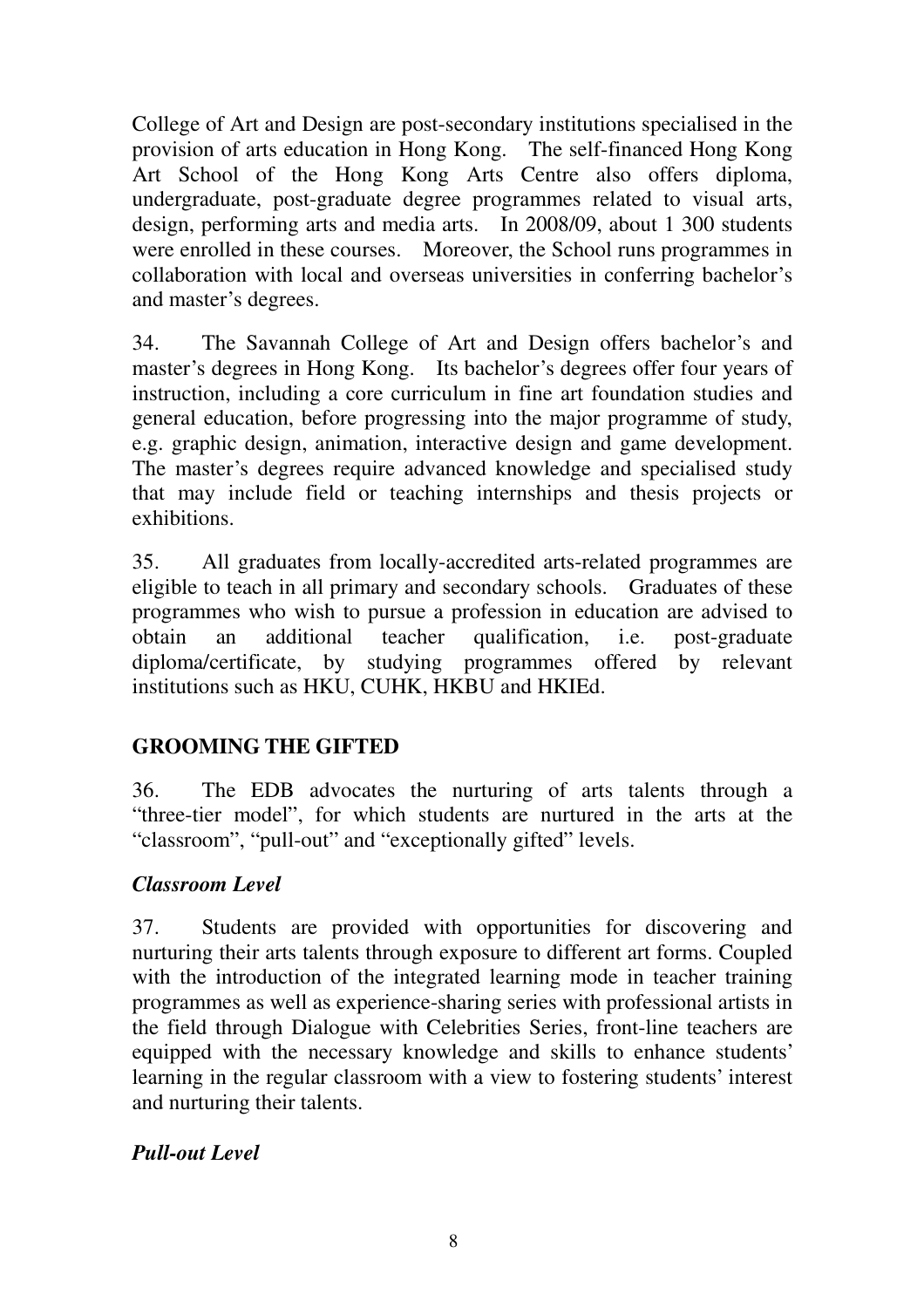38. To pull out arts talents for further development, schools could provide additional programmes and accelerated programmes within schools for their more talented students. These pull-out programmes apply to the learning of various art forms such as music, visual arts, drama and dance, and are effectively implemented in schools by tapping community resources. For instance, many schools offer music learning opportunities for selected and more able students in activities such as master classes, choirs, ensembles, brass bands, orchestras, folk and pop groups and musicals. Professional artists are hired to help develop these students' music abilities in pull-out programmes. At the same time, the EDB organises and supports many arts programmes for students to display their talents and strive for excellence, including various territory-wide competitions in music, dance, drama and creative visual arts. Through the advocacy in the competitions and relevant teacher training programmes, professional advice and support are provided by the EDB to empower schools and teachers to stretch arts talents further.

39. Some schools have been networked to form clusters to share their experiences in organising pull-out programmes in arts education such as the schools under the support from Quality Education Fund (QEF). The QEF Thematic Network on Gifted Education, with professional advice from the Gifted Education Section comprises about 80 primary schools with one core school leading six partner schools. Some other schools may make optimum use of their alumni to give master classes in instruments, composing, music appreciation and critique, etc. to outstanding students identified with musical talents.

40. Apart from degree and community programmes, the HKAPA also offers junior programmes, which play an important role in identifying students with potential for the Academy. The HKAPA has also proposed to the West Kowloon Cultural District Authority to set up a purpose-built Arts Education Centre, which would target at developing young artists at primary and secondary school levels.

41. The nurturing of talents by individual visual arts, music and dance teachers is common in the private sector with successful cases seen from time to time.

# *Exceptionally gifted*

42. For those exceptionally gifted identified through different platforms such as various territory-wide competitions and artwork exhibitions, extended learning opportunities are arranged by the EDB to help them set their personal development plan and further advance their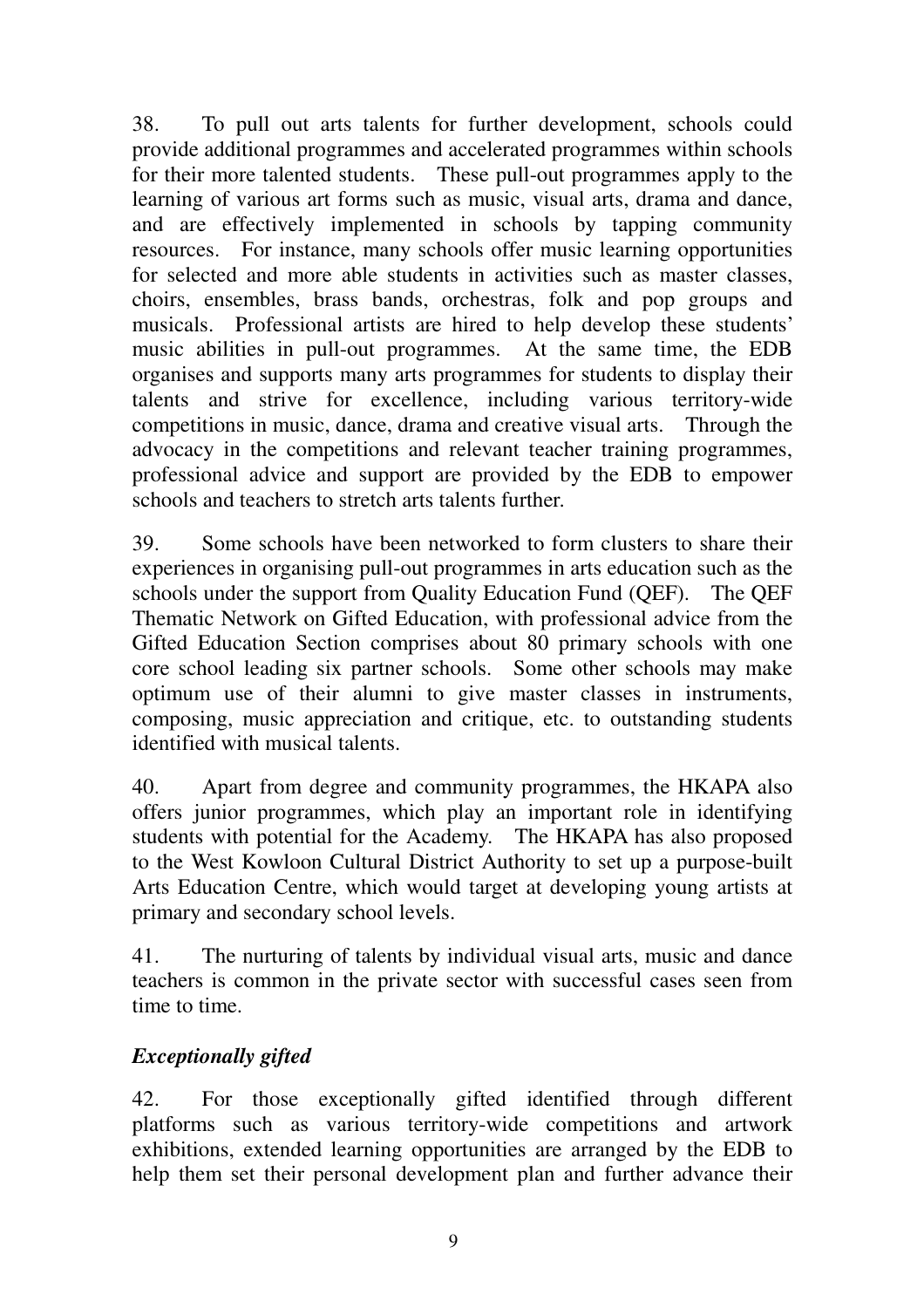aspiration for higher achievements.

43. Each year, two winners of the Hong Kong Schools Music Festival are recommended to participate in the international music contest Llangollen International Musical Eisteddfod held in the United Kingdom, so as to broaden their music and cultural horizons and widen their scope of music learning. Indeed, Hong Kong students have won numerous prizes in the competition over the past years.

44. The Schools Creative Music Showcase and the Schools Speech Choir Showcase provide opportunities for music talents to express themselves through music and multi-media. To further explore the music potential of these talents, one of the winners of the Prize for Individual Composition in the Showcase will be recommended by the EDB to attend a series of composition tutorials provided by the Hong Kong Composers' Guild. Not only can the music talented young people acquire a better understanding of their potential in creating, a good foundation is also provided for their future development in music.

45. The EDB and the Po Leung Kuk jointly organised the first International Students' Visual Arts Contest cum Exhibition of Hong Kong in mid 2010, which invited entries from students all over the world. The event served as a valuable opportunity for art talents to showcase their outstanding accomplishments in the visual arts in an international arena. About 3 200 pieces of high quality artwork from countries and regions of the five continents were received. A judging panel comprising internationally renowned artists, art critics and art educators, selected 12 excellent artworks from all entries. Excellent art works were awarded Grand Prizes, whereas six of them were created by art talents from Hong Kong.

46. A Scheme for Early Identification-cum-Enhancement for Art Talents (Art Talent Scheme) was organised to award 20 secondary students with Grand Prizes in the EDB annual art exhibitions to join an art tour in early 2010. This Art Talent Scheme has helped the young artists to further explore their capability in the visual arts, acquire a better understanding of their potential, and set the direction for their personal development plans.

47. The establishment of the Hong Kong Academy for Gifted Education (HKAGE) provides structured educational services for exceptionally gifted students as well as to support teachers and parents in nurturing creative thinking among gifted and talented students. The HKAGE broadens current gifted programmes to all the key knowledge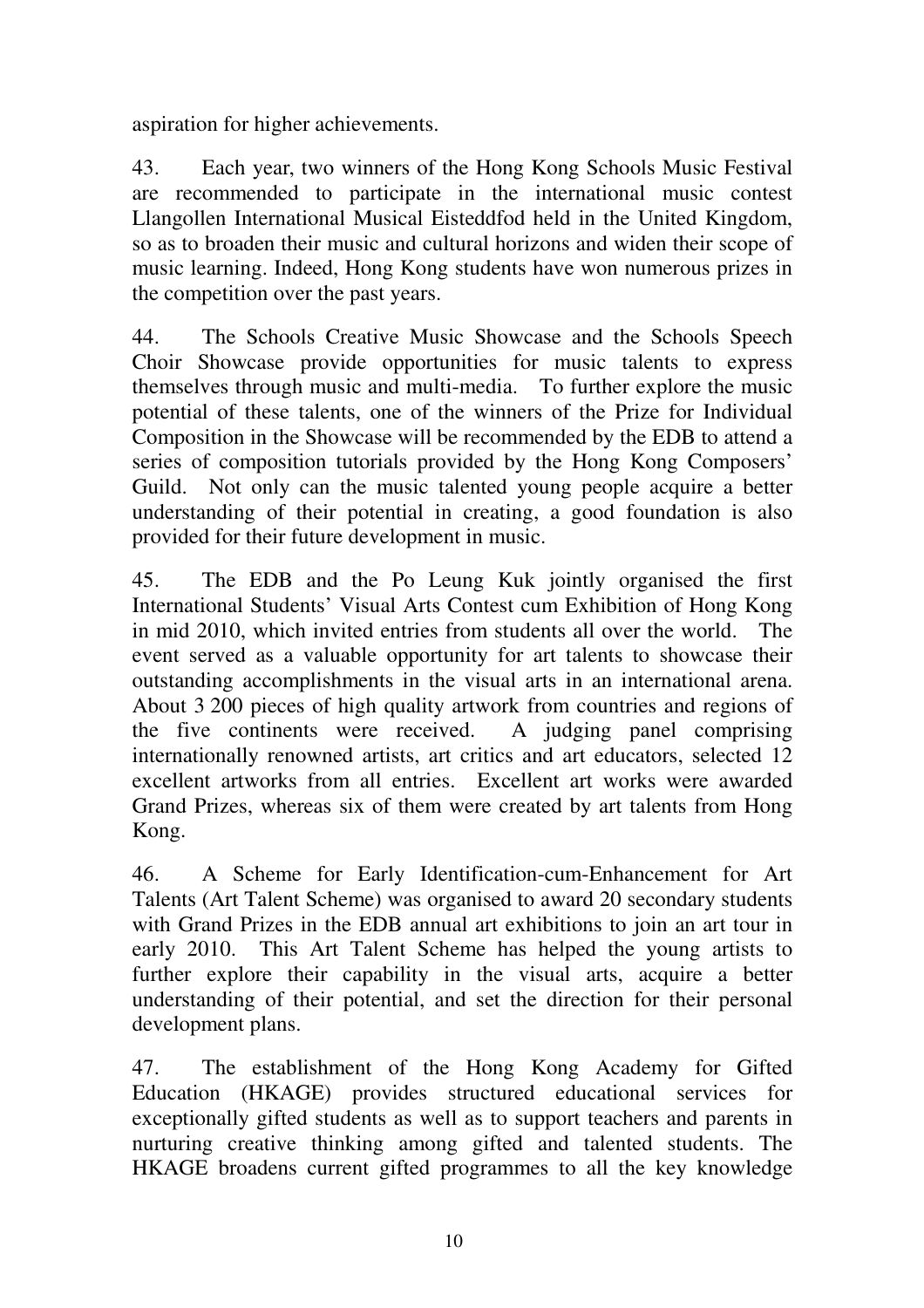domains, including the arts, technology and sports.

48. The newly formulated three-year Strategic Plan of the HKAGE has included the proposal of developing more programmes in the arts, especially programmes in media art such as Creative Visual Imaging and competitions in drama. Music programmes will be also developed in subsequent years. The HKAGE will extend these programmes and services to upper primary level in the coming years. It is also open to collaborate with stakeholders in the arts and creative industries, for the development of arts education in connection with the West Kowloon Cultural District Project.

### **PROMOTION OF THE ARTS AT COMMUNITY LEVEL AND AUDIENCE BUILDING**

49. In addition to programmes and schemes targeting at students, we have been bringing the arts and culture to the community through various initiatives and promotional activities at district level.

### **Leisure and Cultural Services Department**

50. LCSD has set up the Audience Building Office, the Art Promotion Office and the Music Office to promote knowledge and appreciation of various art forms. They work to raise cultural literacy at community and school levels, making arts a lifelong pursuit especially for the young generation and benefiting the entire community of Hong Kong.

#### *Audience Building Office*

51. The Audience Building Office promotes knowledge and appreciation of performing arts at community and school levels through organising a wide spectrum of audience building schemes and arts educational activities such as –

(a) "School Culture Day Scheme" – Student visits are arranged to LCSD's performing arts venues, museums and public libraries during school days to take part in tailor-made cultural programmes. In the 2010/11 school year, 13 programmes comprising 109 arts education/arts appreciation activities specially designed for student are organised **(Annex D)**. Apart from the above mentioned tailor-made programmes, a diverse range of some 650 arts education activities are also organised in LCSD cultural venues in the 2010/11 school year.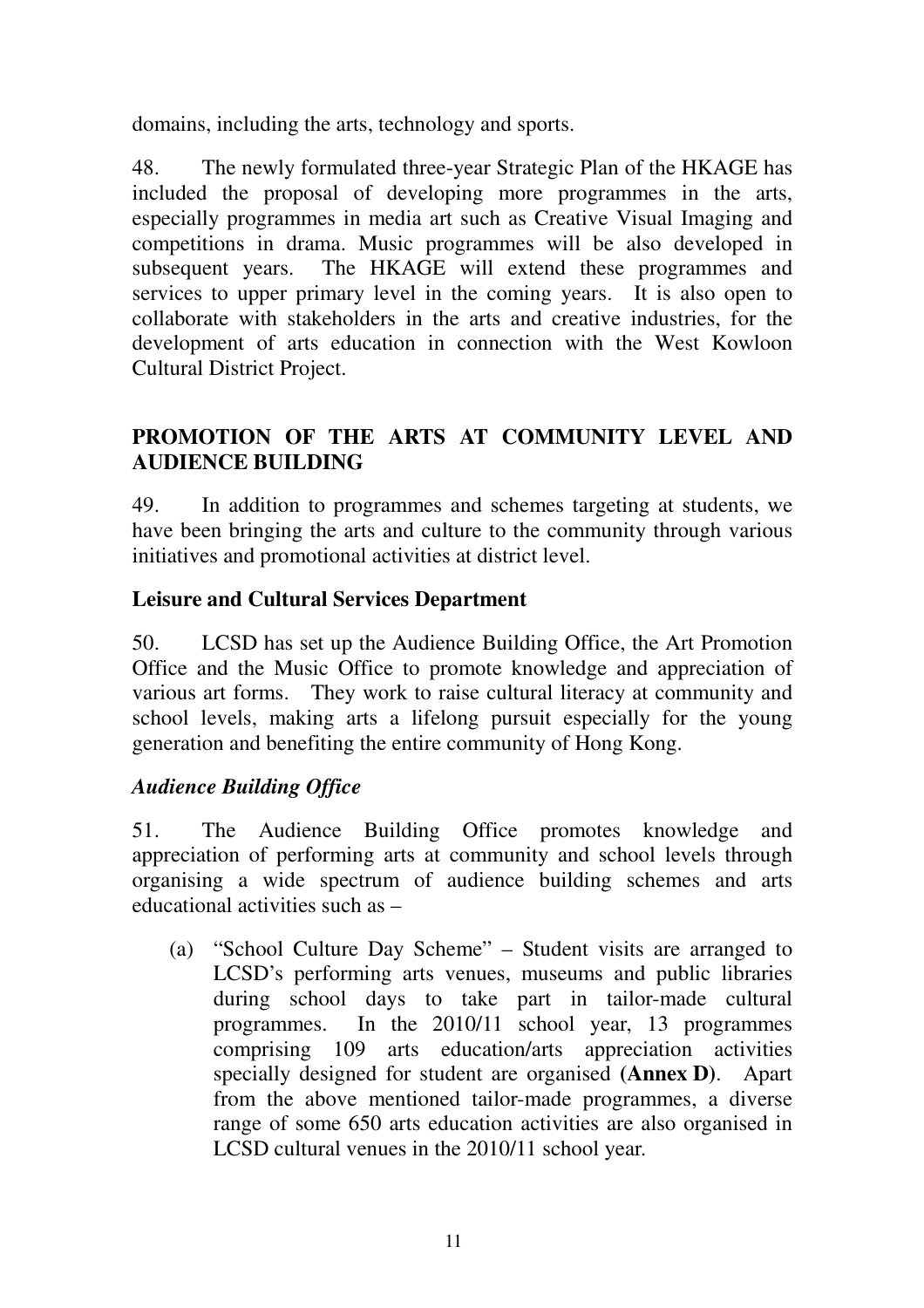- (b) "School Arts Animateur Scheme" LCSD joins hands with local professional performing arts groups experienced in arts education to implement various arts education projects for schools including introductory performances, workshop series lasting for a few months to an entire school year, student finale performances / exhibitions and students' performances for the community. In the 2010/11 school year, 12 projects are conducted under the Scheme **(Annex E)**.
- (c) "Let's Enjoy Cantonese Opera in Bamboo Theatre" LCSD and district groups co-organise free Cantonese opera excerpt performance cum interactive educational activities specially designed for students at bamboo theatres at various districts. In the 2010/11 school year, 12 performances in three districts are offered under the Scheme **(Annex F)**.

52. The Office also carries out a spectrum of projects in cooperation with district and non-government cultural organisations to introduce the arts to the community, including –

- (a) "Community Cultural Ambassador Scheme" LCSD supports local performing arts practitioners in conducting outreach/ promotional arts activities at indoor and outdoor venues for the public and specific populations. The activities include performances, workshops, lectures, demonstrations, exhibitions, etc. 22 arts groups/artists (**Annex G)** were selected as Cultural Ambassadors for the 2011 Scheme through open invitation for proposals.
- (b) "District Cantonese Opera Parade" The Project provides performance opportunities for budding and amateur Cantonese opera troupes (**Annex H**) to perform at the district level. 18 Cantonese opera troupes were selected through open invitation for proposals for the 2010/11 Scheme.
- (c) "Community Oral History Theatre Project" LCSD collaborates with the Chung Ying Theatre Company and community voluntary agencies to pilot the "Community Oral History Theatre Project – Sham Shui Po District" in 2010/11, with an aim to promote arts development in the community and encourage the elderly to participate in arts and cultural activities. The project comprises workshop series aiming at providing the elderly participants with drama training and gathering oral history for script formation and finale performances for the elderly to perform their own stories on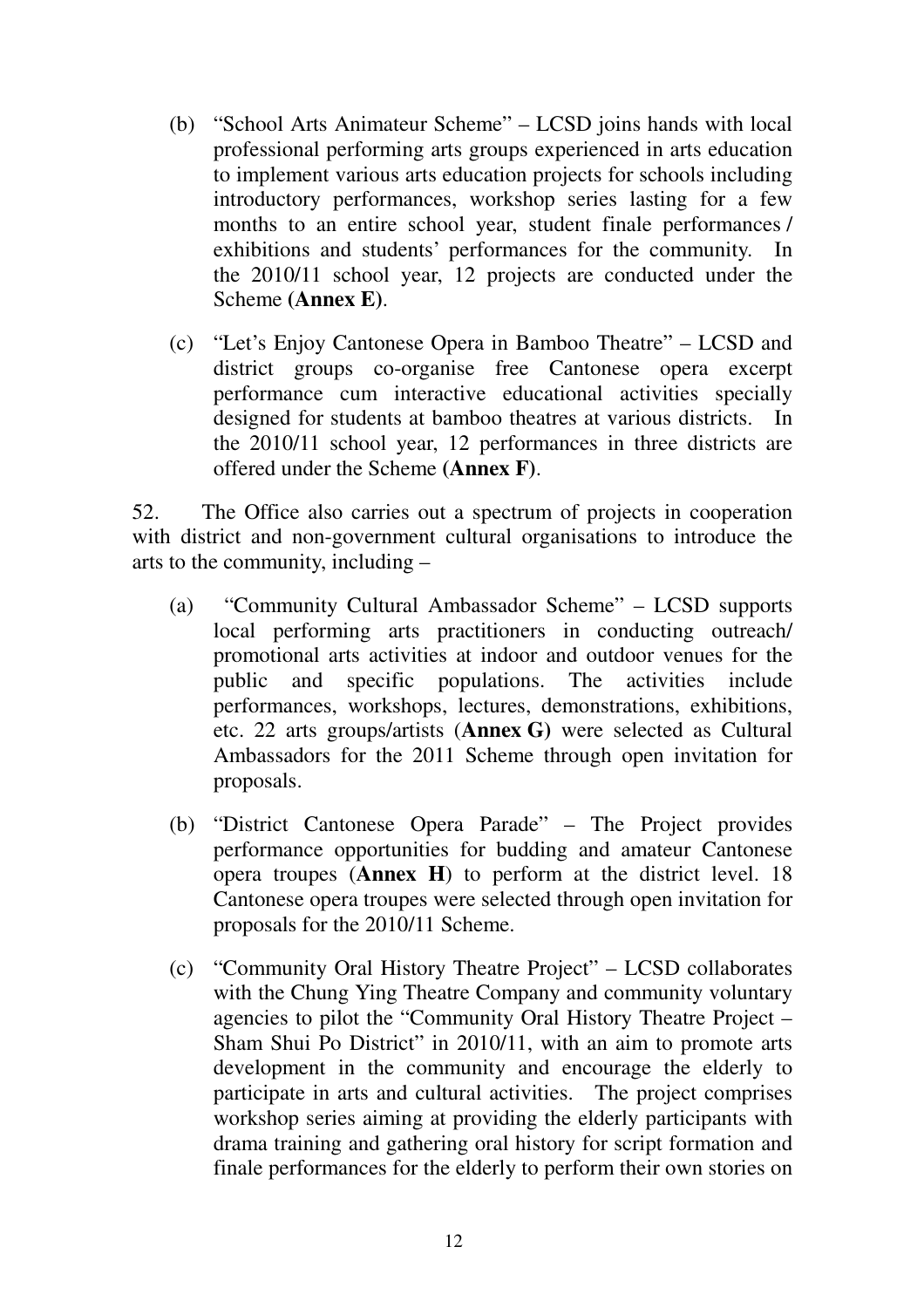stage. In view of the satisfactory results, the project will be extended to other districts in the coming year.

### *Art Promotion Office*

53. The Art Promotion Office organises territory-wide activities in community art and public art, as well as provides wide-ranging visual arts activities and services of high quality for the public such as –

- (a) The "Artist in the Neighbourhood Scheme" Launched with an aim to bring visual art into the communities, the Scheme is an attempt to introduce art into the everyday lives of the public by displaying the latest works of talented artists in districts throughout Hong Kong. Through partnerships with various organisations, such as the MTR Corporation and shopping malls, we constantly explore new exhibition venues and expand the audience base of local art activities.
- (b) A variety of arts education and extension programmes including exhibitions, symposiums, thematic seminars/talks, interactive workshops, demonstrations, in-house video shows, outreach activities, public art projects and community art projects have been provided to school students and other audience groups so as to broaden the audience base, to nurture creativity and to address the needs of students. A list of major education / promotion activities on visual arts is at **Annex I**.

54. In addition, LCSD has embarked on a number of public and community arts projects, including "Park Deco" and "Art @ Government Buildings", to present art works in ordinary settings and public space such as parks and Government buildings. The opportunity is also taken to bring together professional artists, aspiring artists and students to create and display public art work. LCSD will strengthen co-operation with different organisations to continue organising more creative public art activities, including guided tours, seminars and outdoor sculpture exhibitions, and enhance the publicity and promotion of public art such as setting up websites and publishing guide maps to promote Hong Kong's public art.

# *Music Office*

55. The Music Office provides instrumental and ensemble music training classes and music appreciation programmes for the youth at an affordable price. It offers orchestral training, touring exchange and outreach programmes to promote general music education among the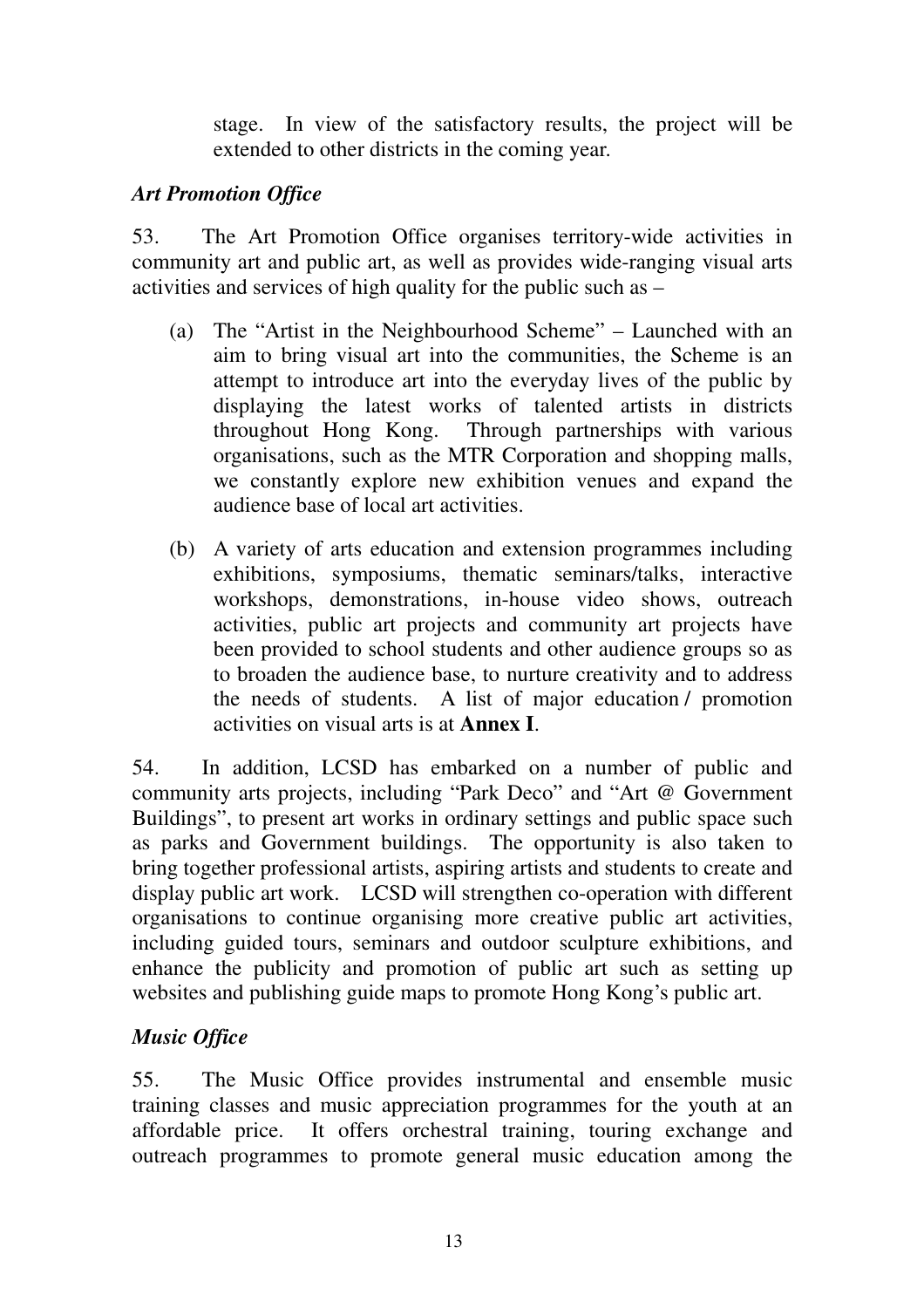public. Training in more than 30 Western and Chinese musical instruments is provided for young people between the ages of 6 and 23, recruited through open audition, from beginners up to grade 8 level at its five music centres in Wan Chai, Mong Kok, Kwun Tong, Sha Tin and Tsuen Wan. As ensemble training is an integral part of music learning, the Music Office also runs 16 youth orchestras / bands (i.e. one symphony orchestra, four string orchestras, one junior chamber ensemble, five Chinese orchestras, one children's Chinese orchestra, three youth bands, one children's band) and two choirs (i.e. one youth choir and one children's choir). In 2010/11, about 8 400 trainees received musical instruments training provided by the Music Office.

56. In addition, the Music Office arranges concerts and outreach interest courses to promote music in the community, including "Music for the Millions" concerts in primary and secondary schools, international youth music exchange programmes, annual music camp and annual contests for youth orchestras and bands. Over 165 000 people participated in these activities in 2010/11. The Office also organises arts education activities in support of the "School Culture Day Scheme" (**Annex J**).

57. Moreover, to promote student participation in arts and cultural activities, it is LCSD's policy to offer 50% discount tickets to full-time students for the arts programmes sponsored by the Department. Its museums also offer a 50% discount in admission fee for full-time students, and school group visits may apply for free admission.

### **Hong Kong Arts Development Council**

58. HKADC initiates arts education activities in partnership with different government bureaux and departments and arts groups, as well as organises an array of activities on an on-going basis to bring the arts closer to the public, and to expand the audience base for arts activities including those run by its one-year/two-year grantees. Such projects include –

(a) "Arts Ambassadors-in-School Scheme" – This Scheme, supported by the EDB, seeks to inspire primary and secondary students with a flair for the arts to become arts ambassadors and to take their passion for the arts beyond campuses into the community. Each ambassador has the opportunity to take part in an array of workshops, free performances and shows, volunteer services and competitions. Entering into the third year in 2010-11, the number of participating schools increased from 500 to 656.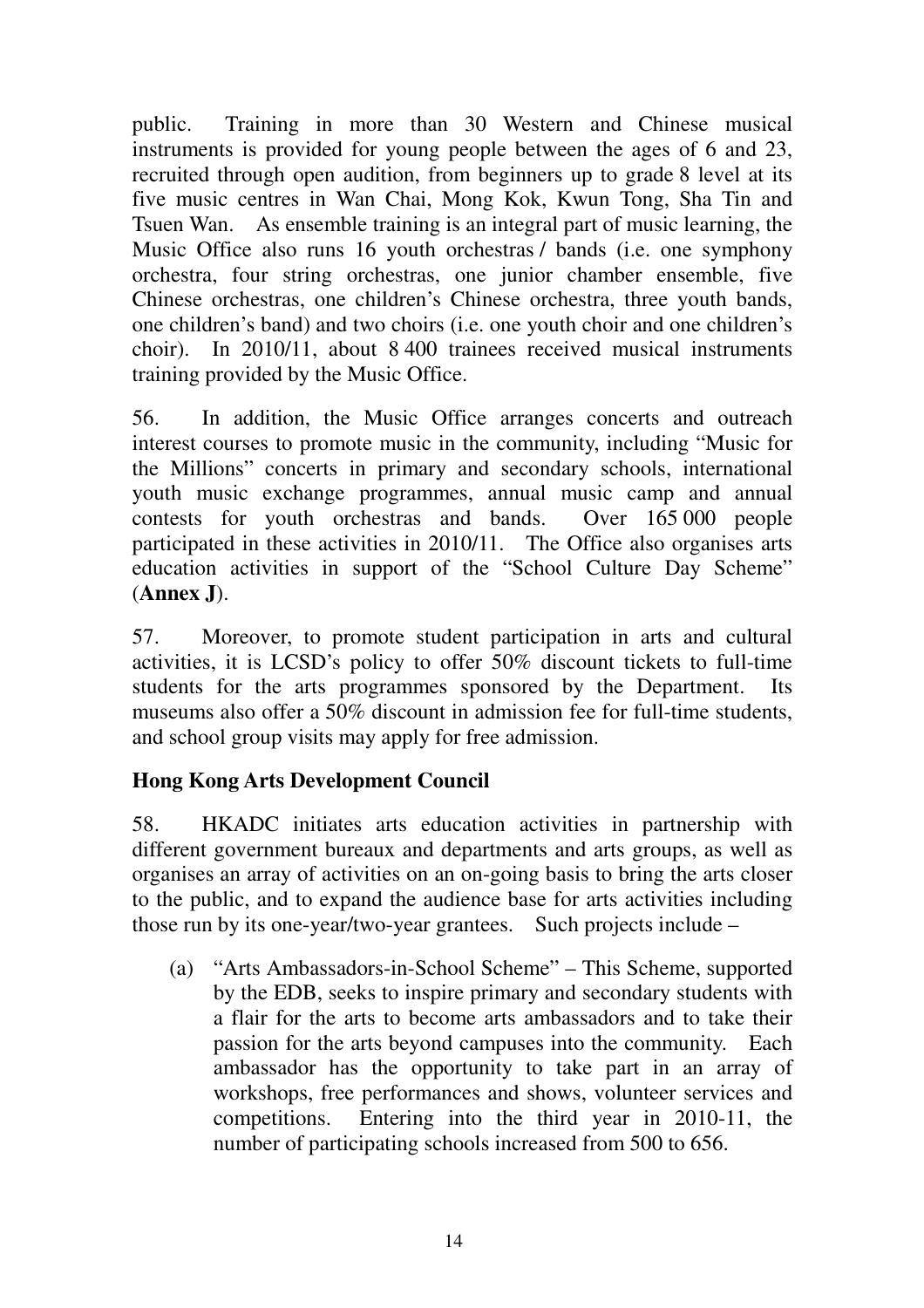- (b) "Community Arts Activities Enhancement Scheme" The Scheme provides arts and cultural activities e.g. training courses, public performances and multi-media exhibitions, for participation and appreciation by the public in various local communities throughout the territory. In 2010/11, the HKADC supported 17 community-based art groups and district organisations in organising such arts and cultural activities.
- (c) "Artwork on Loan Scheme" Jointly organised with LCSD, a total of 60 artists have been invited to take part in the Scheme to provide over 280 pieces of artwork. Reproductions of the artworks have been made available for loan by the public. Since the launch of the second phase of the Scheme in 2008, there have been over 8 000 loan records and some 160 schools borrowed these artworks for different on-campus arts activities.
- (d) "Hong Kong Dance Festival" The Festival aims to showcase the originality and diversity of local dance artists and to encourage public participation in and appreciation of the fun of dance in Hong Kong. In 2010, LCSD, HKAPA and eight local dance companies were invited to be strategic partners, and programmes included stage performances, competitions, symposium and flash dance performances.
- (e) "Hong Kong Arts Development Awards" This annual flagship event in the local arts scene aims to give formal recognition to distinguished arts practitioners, groups and organisations that have made significant contributions to the local arts development. It encourages the community to support, sponsor and participate in local arts activities.

59. Further to the above proactive projects, HKADC administers a variety of grant schemes that help small and medium-sized arts groups and emerging artists realise their artistic, creative and developmental endeavours and promote arts education. In 2009/10, among the grants projects, over 30 projects were dedicated to arts education solely. The one-year / two-year grantees are also active in their outreach pursuit. In 2010/11, the audience outreached by HKADC's one-year / two-year grant projects was over 1.6 million.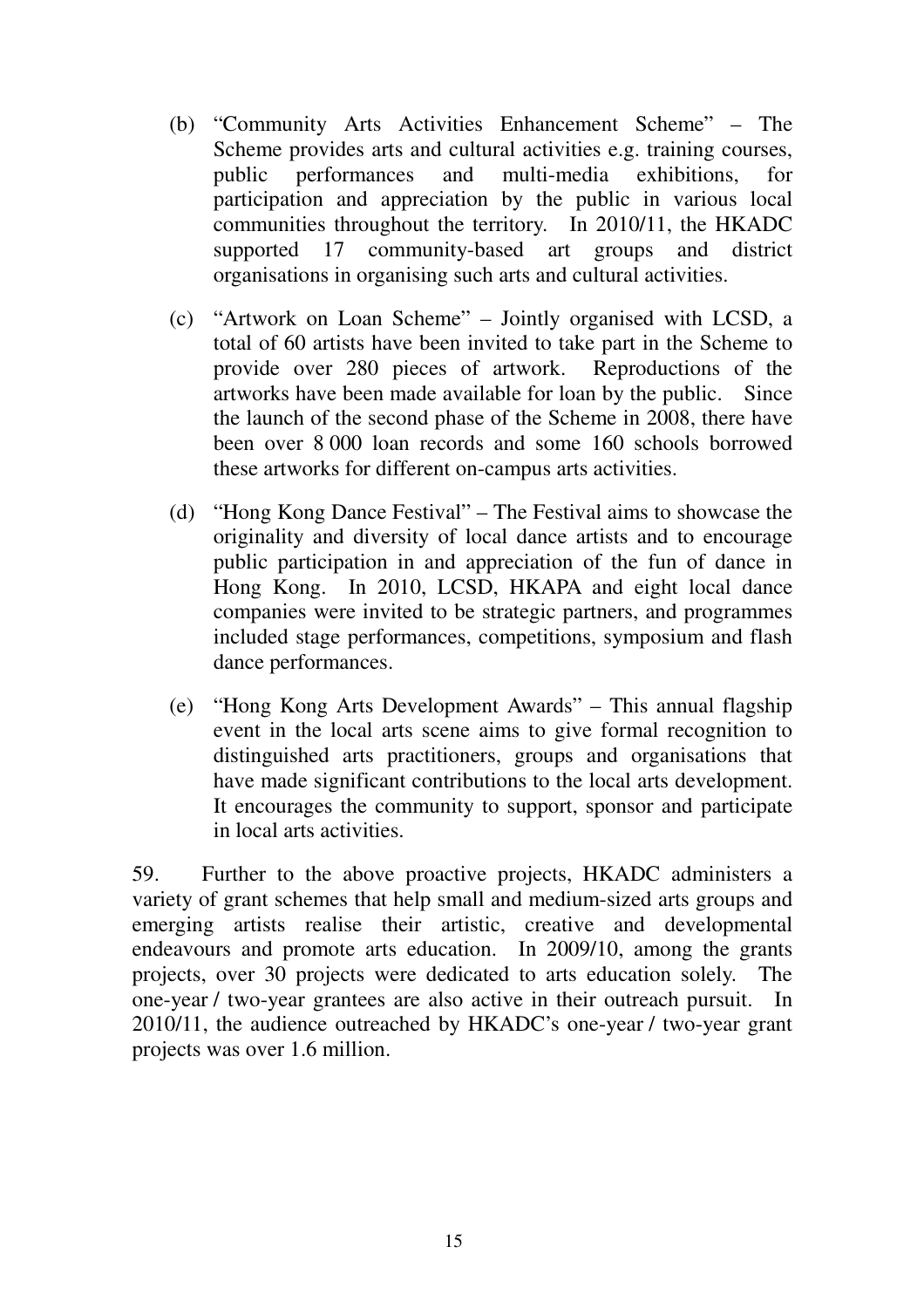# **Major Performing Arts Groups**

60. The nine major performing arts groups<sup>1</sup> devote much effort to organising educational programmes and audience building activities. On top of the baseline subvention of \$224 million for furthering artistic excellence and nurturing professional talents, additional annual provisions of \$40.5 million for the five years from 2010/11 are allocated to these major performing arts groups to provide outreach activities such as school performances, community performances, ensemble visits, talks, seminars, workshops, classes, camps, open rehearsals, meet-the-artists. To broaden their audience base beyond the conventional target, these groups from time to time put forth creative arts education and outreach activities such as drum festivals as well as concerts for young kids and babies.

61. As a measure to support student participation in their fee-charging performances, concessionary tickets are offered by the major performing arts groups. In 2009/10, over 87 700 student concessionary tickets (accounting for over 25% of the total number of tickets sold) were sold by the groups, in addition to their various tailor-made outreach programmes for students in the preceding paragraph.

# **Hong Kong Arts Festival**

62. Additional resources amounting to \$80 million from 2010/11 to 2014/15 are provided to the Hong Kong Arts Festival for, inter alia, staging quality performances in various districts including the New Territories, enhancing the arts education and audience building elements of the programmes and supporting the production by local arts groups and artists. These initiatives seek to arouse the public's interest in the arts and make the enriched programmes of the Arts Festival as our cultural brand more accessible to the potential audience.

# **Further Enhancement Measures**

63. Established in November 2010, the Advisory Committee on Arts Development (ACAD) is tasked to advise the Government on matters relating to local arts development, including the strengthening of the cultural software. The promotion of arts education is a priority area of ACAD's work on the cultural software, as it runs parallel to audience building and capacity building of arts groups in the long term. To

 $\overline{a}$ 1 The nine major performing arts groups include Chung Ying Theatre, City Contemporary Dance Company, Hong Kong Ballet, Hong Kong Chinese Orchestra, Hong Kong Dance Company, Hong Kong Philharmonic Orchestra, Hong Kong Repertory Theatre, Hong Kong Sinfonietta and Zuni Icosahedron.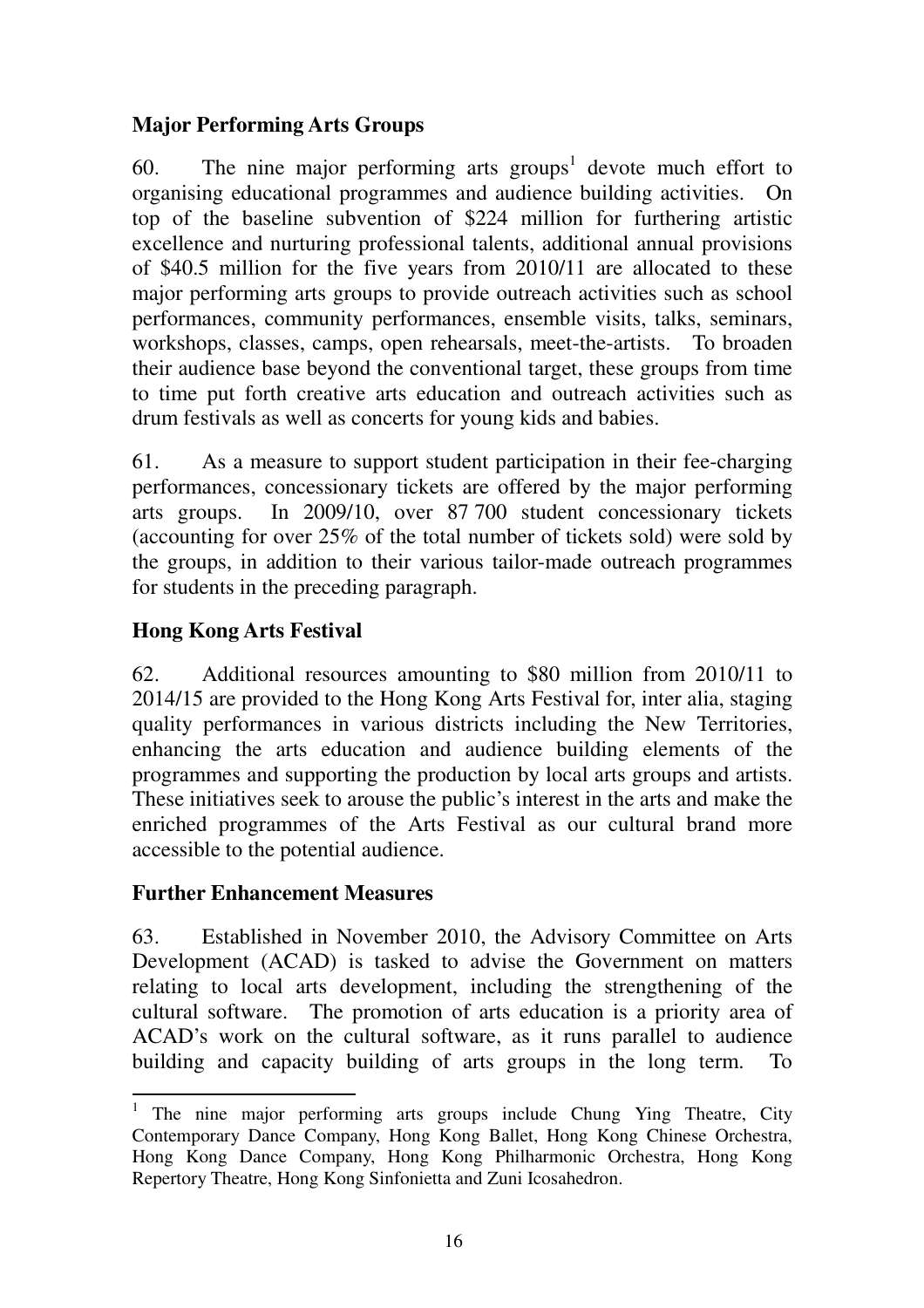strengthen coordination and create synergy between different stakeholders, a Subcommittee on Arts Education has been set up under the ACAD to advise Government on the strategies in the provision of arts education, including the coordination of work in the public sector. The Subcommittee will also advise and assist the Government to engage stakeholders and to promote community support and partnership with different sectors in arts education and related matters.

64. To further enhance our arts education, a consultant has been commissioned to study and analyse the public arts education currently provided to children and adults, both in and outside schools, in Hong Kong, and to give recommendations to nurture a greater appreciation of culture and the arts among students and the local populace. Having considered the findings and recommendations of the study as contained in its executive summary at **Annex K**, the ACAD Subcommittee on Arts Education has identified the following enhancement measures as its priority –

- (a) to proactively promote the value of the arts in the community through a coordinated promulgation campaign in collaboration with stakeholders; and
- (b) to enhance the coordination mechanism on the provision of arts education in the public sector involving HAB, EDB, LCSD, HKADC, the West Kowloon Cultural District Authority, HKAPA and relevant local experts.

# **RESOURCES FOR ARTS EDUCATION**

#### **At the School Level**

65. All schools have arts teachers teaching Music and Visual Arts. In addition to teaching posts provided on the basis of well-established formulae and policies, the Government also provides recurrent resources for the promotion of arts and culture education in schools. For instance, the Operating Expenses Block Grant and Extended Operating Expenses Block Grant give schools a greater control over their operating expenses in achieving their school-based educational objectives. Schools can use the block grants flexibly to purchase resource materials for arts-related subjects as well as organise various activities such as conducting artist-in-school programmes and inviting arts groups to provide training and performances to broaden their students' horizons in the arts and enhance their arts ability.

66. Schools can also utilise the Capacity Enhancement Grant (CEG) in accordance with the schools' development priorities for curriculum development, catering for learners' diversity as well as enhancing students'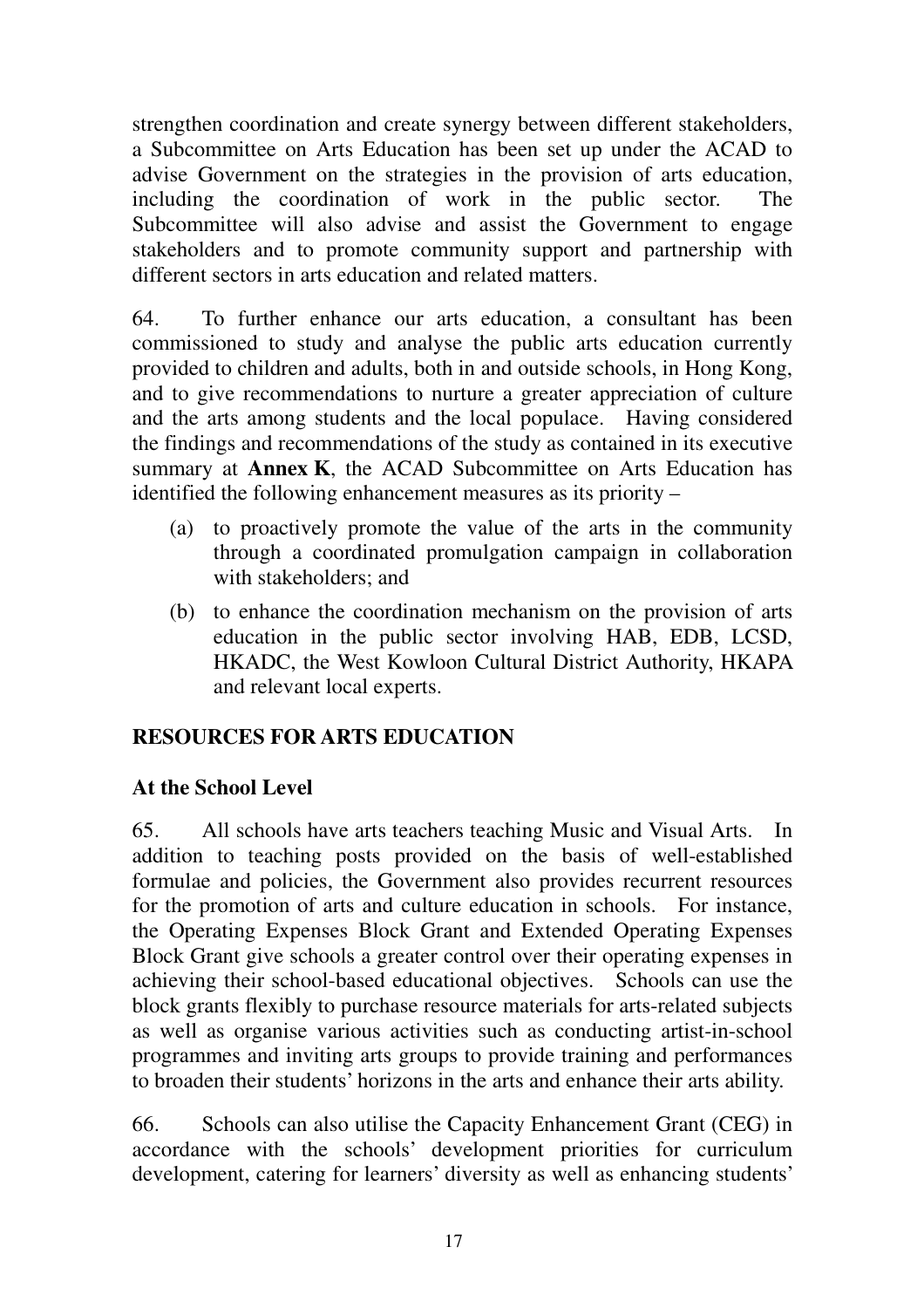language proficiency. For instance, schools can use CEG to subsidise their senior secondary students to attend arts-related Applied Learning courses, and employ artists, part-time teachers or teaching assistants to assist in preparing teaching materials and conducting learning activities in supporting the school-based arts curriculum.

67. In addition to the above operating expenses, various financial resources have been continuously devoted through different channels to supporting the implementation of arts education in schools. In the 2009/10 school year, an amount of about \$47.4 million was used for conducting professional development programmes, producing arts-related resource materials and organising various arts programmes and activities for teachers and students, as well as financing schools offer arts elective subjects and arts-related Applied Learning courses in the NSS curriculum.

68. Schools can apply for the Diversity Learning Grant to support students taking arts-related Applied Learning courses provided by approved course providers. Schools can also make use of DLG to organise Music and Visual Arts network programmes with other schools, as well as arts-related gifted education programmes. DLG enables schools to procure services or employ teachers/teaching assistants, and purchase learning and teaching materials necessary for the programmes. In the 2009/10 school year, about \$5.8 million was allocated for schools to support students to take part in the arts-related Applied Learning courses and arts-related network programmes.

### **In-service Professional Development**

69. The EDB regularly organises many professional development programmes (PDPs) to help in-service teachers keep abreast of the latest arts curriculum development and enhance their capability of teaching the arts and culture as well as for the development of students' creativity. The PDPs are well-organised with a variety of themes and focuses in series, and provided in the form of seminars, workshops and sharing sessions to cater for teachers' professional needs. All school teachers are well-informed of these PDPs through the Training Calendar System of the EDB. In the 2009/10 school year, about \$12.7 million was spent by various KLA sections on offering over 20 000 training places for enhancing the capacity of teachers involved in teaching the arts and culture.

#### **Learning and Teaching Resources**

70. The EDB provides abundant resources and collaborates with tertiary institutes and experts for developing learning and teaching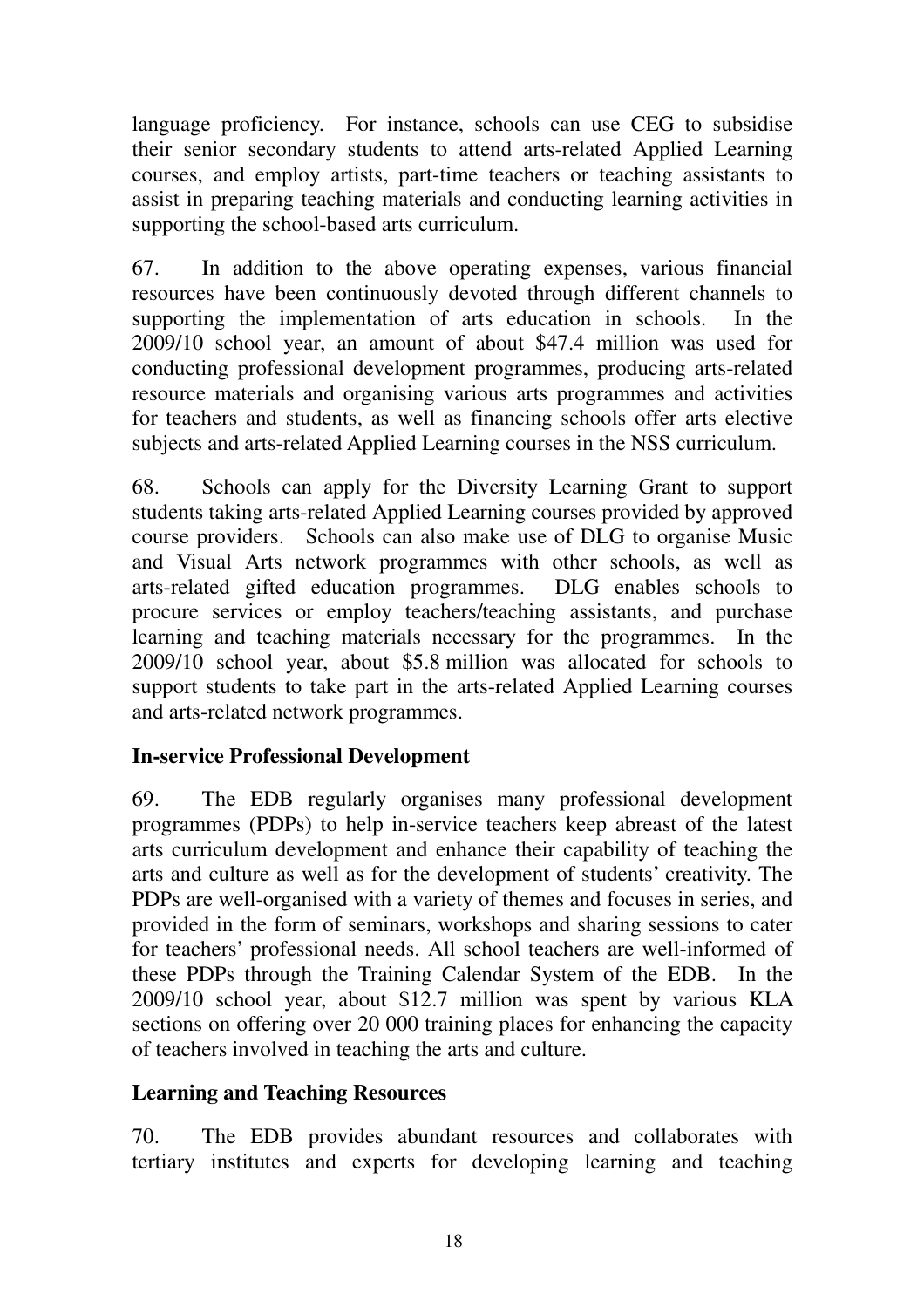materials for teachers' reference to support the implementation of the arts and culture education in schools. In the 2009/10 school year, expenditure on developing relevant materials was about 6.7 million. These materials covering a wide range of themes have been disseminated to schools in the form of booklets, DVDs and downloadable versions on the Internet. Examples of the materials that have been completed since 2002 are at **Annex L**.

### **Quality Education Fund**

71. QEF has been supporting schools through funding to organise a wide range of arts and cultural programmes and projects for students since its establishment in 1998. In the 2009/10 school year, it financed projects on the arts and culture amounting to \$6.2 million, covering a wide range of art forms and media such as music, drama, dance, visual arts, Chinese operas, multimedia production, traditional and contemporary Chinese culture, as well as local arts. Moreover, over \$2 million has also been used to support two QEF Thematic Networks (QTNs), namely, QTN on Drama in Education and QTN on Film Art to enhance collaboration and sharing of good practices among schools on teaching and learning of drama and film respectively. Creative Arts Education has been introduced as a priority theme for application since 2008 to strengthen learning and teaching strategies and resources exploration for fostering students' creativity and arts abilities, as well as enhancing their understanding and appreciation of the arts and cultural heritage.

### **Support for Students with Financial Difficulties**

72. The School-based After-school Learning and Support Programme (the Programme) has been established by the EDB to provide School-based Grant for students in receipt of Comprehensive Social Security Assistance and full-grant under the Student Financial Assistance Schemes, so as to let them participate in activities for broadening their learning experiences outside the classroom, such as arts and cultural activities, sports, leadership training, voluntary service, visits and tutorial service. SBG has been increased from \$200 to \$400 per target student per annum starting from the 2010/11 school year. In addition, the Programme provides the Community-based Project Grant for non-government organisations (NGOs) to conduct community-based projects for youths and students. While all projects related to the arts and culture are supported, around \$2.9 million was allocated for them in the 2009/10 school year. In 2010/11, the total sum allocated for NGOs to organise projects related to the arts and culture is about \$6.3 million.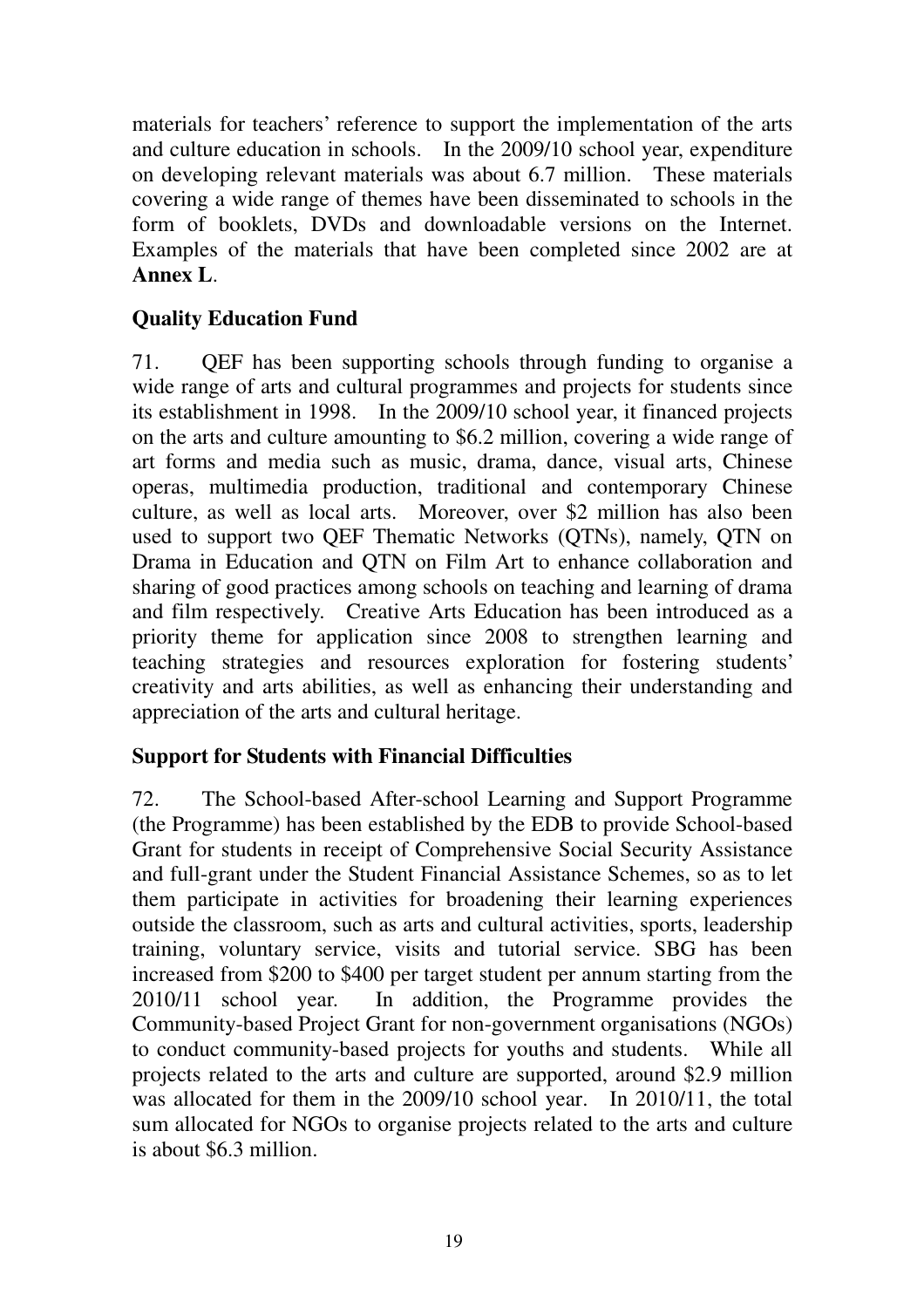73. To help students with financial difficulties, the Hong Kong Jockey Club Life-wide Learning Fund has been set up to provide financial support for needy students in primary and secondary schools to participate in life-wide learning activities, including those related to the arts and culture, thereby helping to ensure that these students have opportunities to acquire balanced learning experiences. In the 2009/10 school year, over \$40 million has been disbursed to support the needy students.

### **Community Arts Promotion and Audience Building**

74. Government recurrent subvention for HKAPA amounts to \$197.2 million and \$201.7 million in 2010/11 and 2011/12 respectively.

75. The total budget for LCSD's Audience Building Office, Art Promotion Office and Music Office in organising arts education related programmes costs is \$73.2 million and \$73.8 million in 2010/11 and 2011/12 respectively.

76. HKADC receives a recurrent Government subvention of \$80.6 million and a funding of \$30 million from the arts portion of the Arts and Sport Development Fund. In 2009/10, it initiated a total of 18 projects on arts promotion and arts education with a total budget of about \$13 million. In 2009/10, the funding for the 30 projects under HKADC's grant schemes dedicated to arts education exceeds \$2.9 million.

77. From 2010/11 to 2014/15, an additional \$486 million will be provided to strengthen our cultural software. Excluding the funding to support the development of Cantonese opera and the arts administrators' internship programme, a total of \$385 million will be allocated to enhance outreach and arts education activities of key players (e.g. LCSD, the major performing groups and the Hong Kong Arts Festival), to step up the promotion of public art and to facilitate student participation in arts and cultural activities as follows –

- (a) \$22 million (i.e. over \$4 million per year) to enhance the promotion of the arts education to develop young people's interest in visual arts and their appreciation skills and abilities in these areas, including curating extension activities such as guided tours, seminars and other activities outside the classroom for students;
- (b) \$80 million to step up the promotion of public art and organise popular arts activities in the community;
- (c) \$203 million for the nine major performing arts groups to step up their outreach efforts, among others; and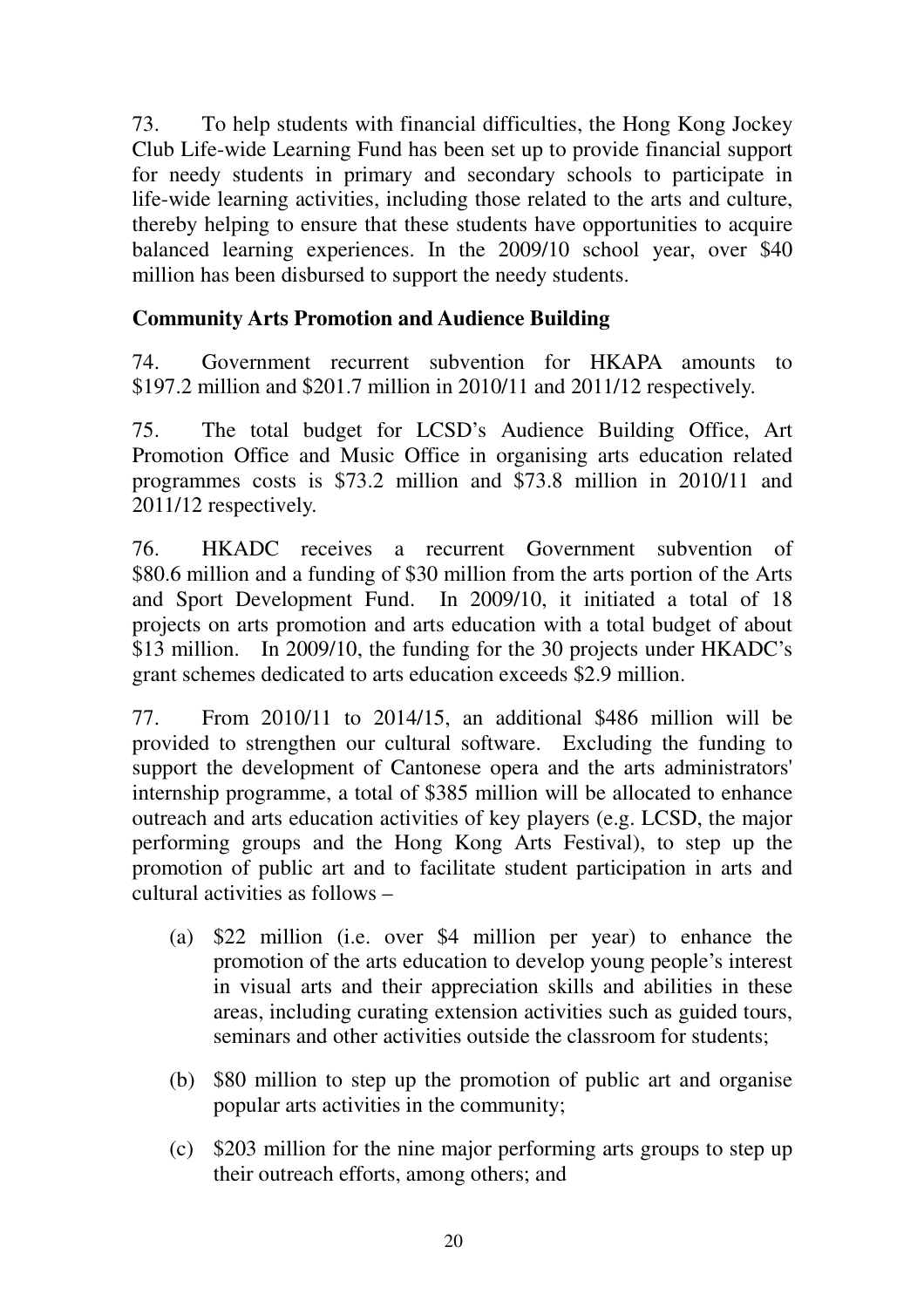(d) \$80 million for the Hong Kong Arts Festival to enhance the arts education and audience building elements of its programmes, among others.

78. With an injection of \$1.5 billion into the arts portion of the Arts and Sport Development Fund in July 2010, it is estimated that an annual provision of about \$60 million would be available for disbursement. Apart from the funding for HKADC to support projects under its purview, \$30 million will be disbursed under a new Arts Capacity Development Funding Scheme. This new Funding Scheme seeks to enhance the capacity of local artistic talents and to support applications that meet the four major objectives of arts development<sup>2</sup>, with arts education being one of them.

### **CONCLUSION**

79. The Government is committed to promoting arts education in schools for students' all-rounded development and training of arts talents, and nurturing a society that savours culture and the arts through appreciation and participation, inspiring creativity and promoting diversified cultural developments. Our effort to broaden the provision and enhance the quality of the arts and cultural learning in schools is most effective in nurturing of human resources for the future development of Hong Kong. The Government will continue to strengthen the support for the learning and teaching of the arts and culture in basic education and the NSS curriculum through the following measures:

- rendering support and resources including grants, learning and teaching materials and PDPs for schools and teachers;
- reviewing and refining the strategies on curriculum implementation to facilitate the development of the arts and culture in school curriculum;
- collaborating closely among Government departments and arts bodies in organising various activities and programmes for students held outside the classroom; and
- communicating with schools, parents and the public to further promote the importance of the arts and cultural learning in schools.

We believe that with the concerted efforts of various stakeholders and community members, our younger generation will benefit greatly from the learning of the arts and culture, and their potential in different aspects can

<sup>&</sup>lt;sup>2</sup> The four major objectives include contents development, audience building, arts education and capacity building.